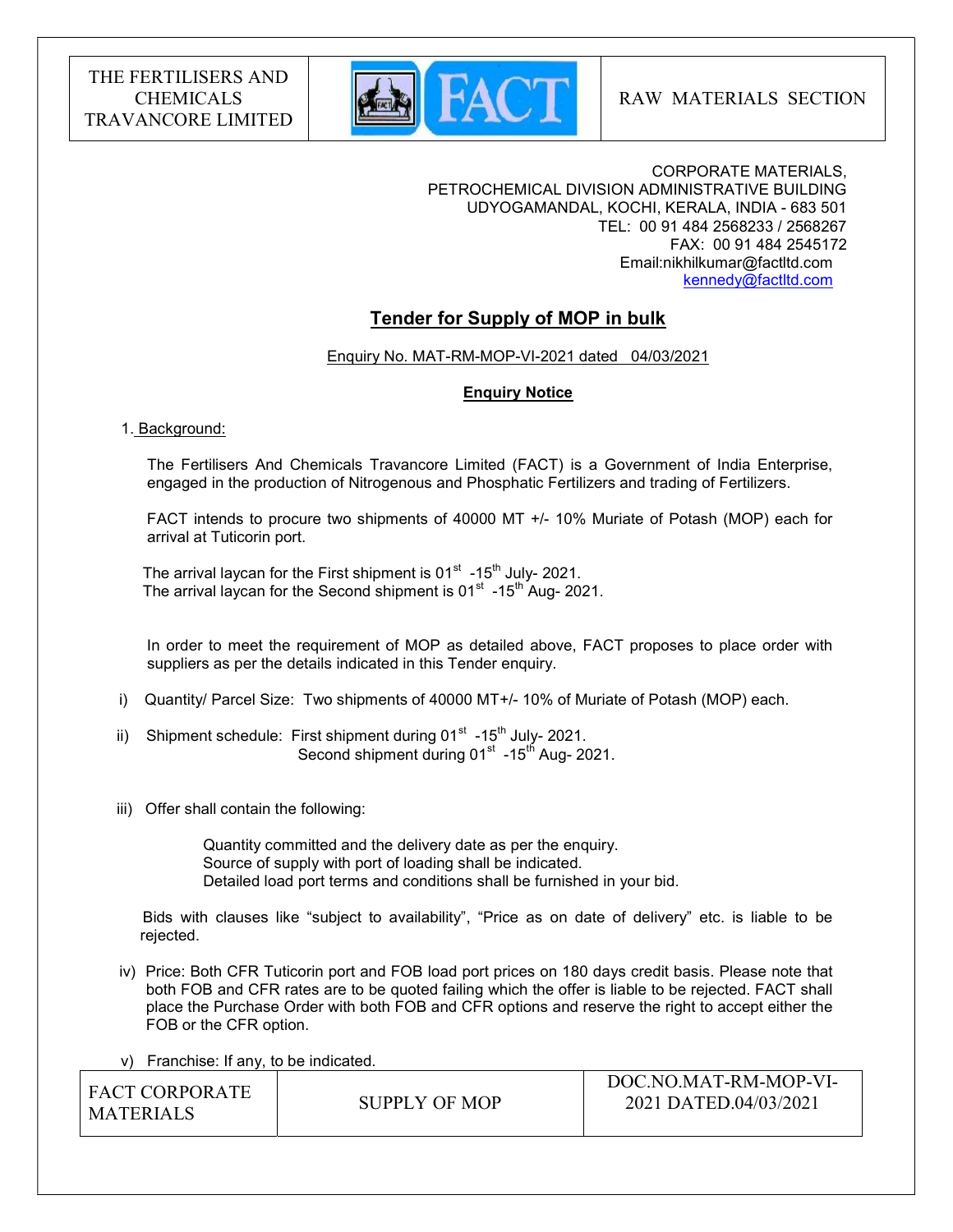

- vi) Specifications: Material supplied should conform to the specifications given in Annexure-A.
- vii) Terms and conditions: Shall be as per Annexures attached. Please submit bid strictly in accordance with the same. Please note that FACT will arrange insurance.
- 3. Rate: Bidder shall quote their rates strictly in the Price Bid Format enclosed as Annexure K.
- 4. Validity of Offer: Offers shall be valid for a period of 15 days from the due date of tender opening and shall not be withdrawn by the party during its validity.
- 5. Earnest Money Deposit (EMD).

Bidder shall submit along with their bid Earnest Money Deposit (EMD) as detailed in Instructions to Bidders (Annexure-B). EMD shall be USD 1 PMT (USD One per MT) for the offered quantity. Bidder shall submit EMD along with their bid in the form of RTGS payment. FACT's account details to enable RTGS payment given below

The Bank Details are as follows:

 STATE BANK OF INDIA COMMERCIAL BRANCH VANKARATH TOWERS PADIVATTOM COCHIN 682024

 CONTACT NOS : BOBEN MATHAI : 8593070731 BRANCH LANDLINE : 0484 - 2340028/29

A/c No : 10590232386 IFSC : SBIN0004062 SWIFT : SBININBB245 TYPE : CC ACCOUNT

The EMD is exempted in the case of:

- i) Manufacturers / producers who have supplied a minimum Quantity of 22500 MT Fertilizers to PSEs/Coops, in India.
- ii) Reputed traders who have supplied a minimum Quantity of 22500 MT Fertilizers to FACT for at least two years in the last five years.

Necessary documents shall be provided to prove the exemption criteria.

6. Pre- Qualification Criteria:

The pre-qualification criteria will be as below:

| <b>FACT CORPORATE</b> | SUPPLY OF MOP | DOC.NO.MAT-RM-MOP-VI-<br>2021 DATED.04/03/2021 |  |
|-----------------------|---------------|------------------------------------------------|--|
| MATERIALS             |               |                                                |  |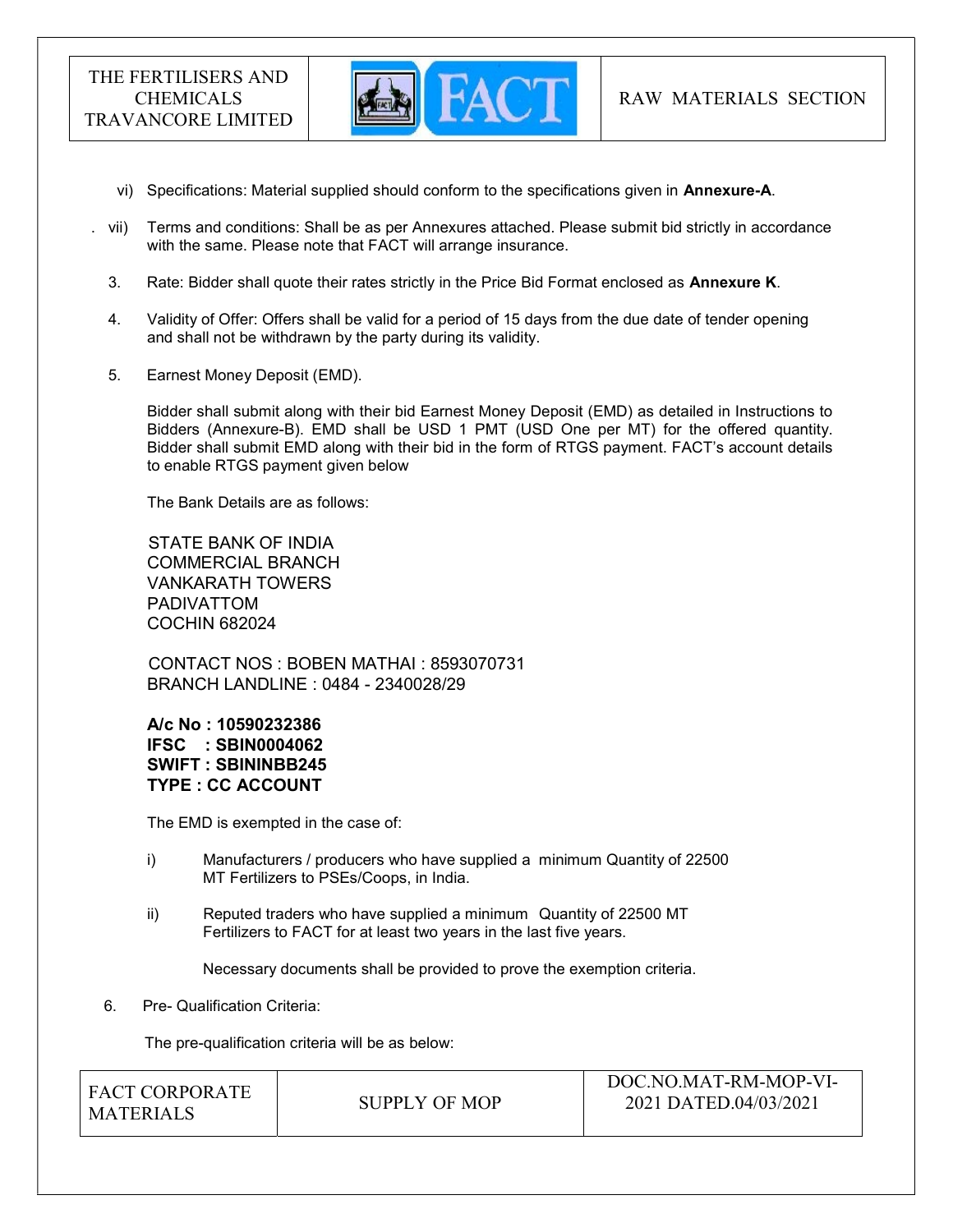

Should have supplied to any buyer (in India or outside) at least one shipment of 25,000 MT+/- 10% any fertilizers as per Indian FCO, on CFR basis during any one of the preceding three years ending as on the date of Part- A bid opening.

The following relevant documents, duly attested by the Applicant's Authorized Signatory, shall be submitted in support of the above:

- a) Copy of Purchase Order(s)/Agreement(s).
- b) Copy of Bill(s) of Lading.
- c) Copy of Invoice(s).
- d) Traders have to submit Letter(s) issued by the Fertilizer Producer's Authorized Signatory confirming to backup with respect to quality and quantity along with copy/copies of Analysis Reports showing all parameters as per FCO specifications, duly attested by the Producer's Authorized Signatory.

#### Notes:

 All bidders shall furnish, along with their Part A bid, Pre-qualification Questionnaire (Annexure- C and Annexure - D), duly filled, attaching all supporting documents as required therein.

7. Evaluation will be done on landed cost at Tuticorin Port including Insurance charges, applicable port dues, customs duty etc. based on the CFR price on 180 days credit basis. Exchange Rate for conversion of CFR price will be the RBI reference rate on the date of opening of Part-A of the tender. If the date of opening is a Bank holiday, the exchange rate of the previous Bank working day will be considered for evaluation. Bank charges as below will be loaded for evaluation.

 Loading charges : Foreign LC charges;Usance LCs below 5 crores : 0.13% p. a ; Usance LCs above 5 crores:0.18% p. a. Current Inland LC charges;0.1875 % p.a;

- 8. All vessels calling at Tuticorin Port should have valid P&I and Classification certificates, which should be covered by International Group of P & I Clubs and classified with International Association of Classification Societies as stipulated by the Ministry of Shipping, Govt.of India. If not, necessary relaxation has to be taken by Vessel Owner from Ministry of Shipping, Govt. of India as per circular No.SR-12020/2/2011-MG dated 2 Aug'12 issued by Ministry of Shipping, well in advance of vessel's arrival, failing which permission will not be granted by Port for berthing of vessel.
- 9. Payment: Payment shall be on 180<sup>th</sup> day from BL date by LC. LC opening charges and Bank charges in India shall be to FACT's account. All charges outside India, including confirmation charges, in case confirmation is required, shall be to seller's account. LC shall be opened only after receipt of Security Deposit bank guarantee as per clause 3 of Annexure E.
- 10. Other Terms and Conditions: All other terms and conditions shall be as detailed in the various Annexures attached along with this enquiry.
- 11. Bids shall be submitted on a two-part basis, Part A and Part B, as detailed in the Instructions to Bidders (Annexure-B). Due date / time for submission of bids: 15/03/2021 - 1400 Hrs. IST. Due date/ time for opening of Bids: 15/03/2021 - 1430 Hrs. IST

| I FACT CORPORATE<br>SUPPLY OF MOP<br><b>MATERIALS</b> | DOC.NO.MAT-RM-MOP-VI-<br>2021 DATED.04/03/2021 |
|-------------------------------------------------------|------------------------------------------------|
|-------------------------------------------------------|------------------------------------------------|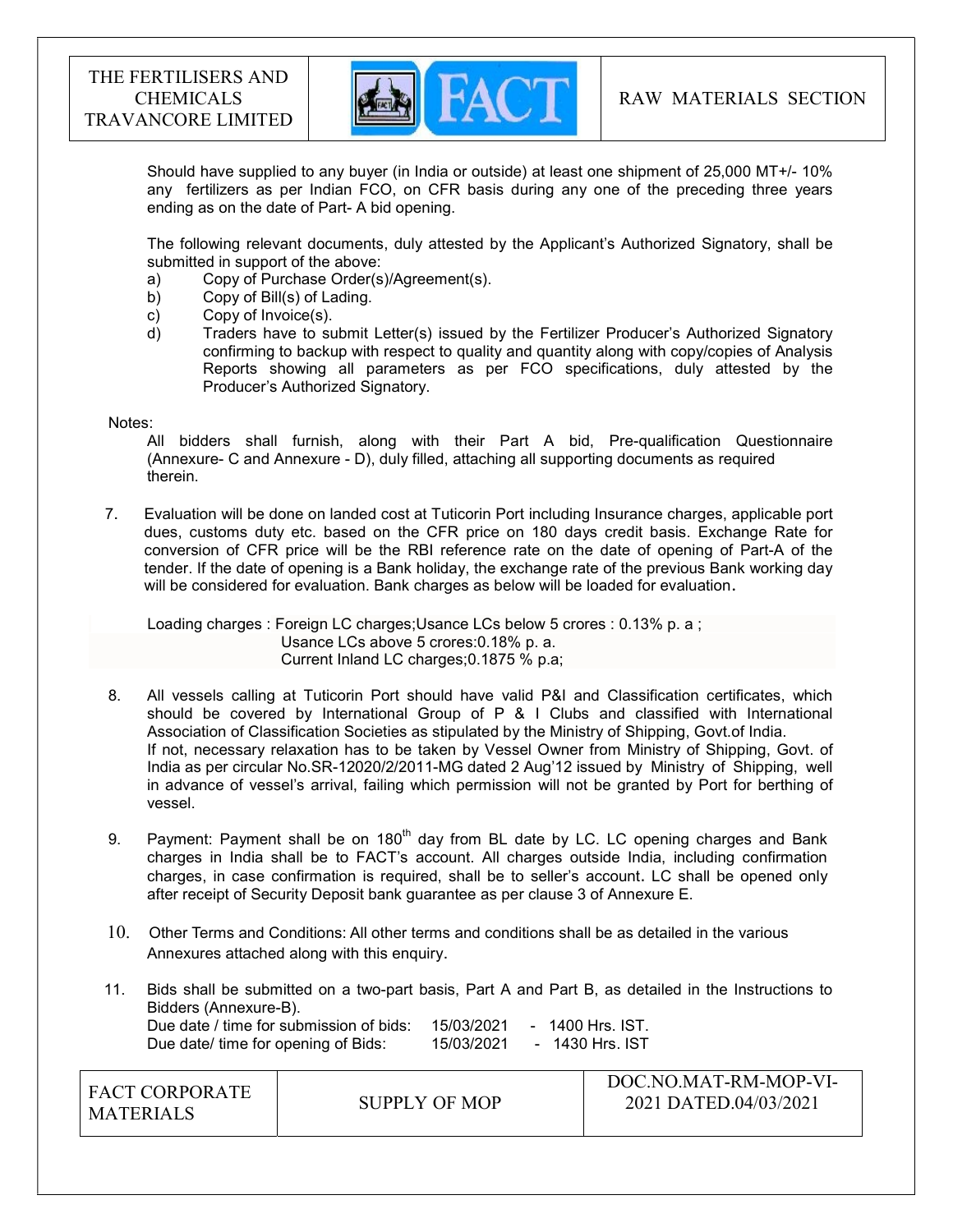

 Bids shall be complete giving all the requirements as per the enquiry. Evaluation of bids shall be made based on the details given in the bid. Post-bid clarifications on price, quantity, delivery schedule, lay time, payment terms and shipment terms are unacceptable except against any post bid clarification as required by FACT. Post bid clarifications on suo-motu basis will be summarily rejected and such action by bidders will be viewed seriously.

- 12.0 I. Any bidder from a country which shares a land border with India will be eligible to bid in this tender only if the bidder is registered with the Competent Authority as specified in Annexure-I of Order No. 6/18/2019-PPD dated 23.07.2020 of Ministry of Finance, Department of Expenditure, Public Procurement Division, Govt. of India. If registered with Competent Authority as above a copy of registration certificate shall be furnished along with the bid failing which the bid shall be rejected.
	- II. "Bidder" (including the term "tenderer", "consultant" or "service provider" in certain contexts) means any person or firm or company, including any member of a consortium or joint venture (that is an association of several persons, or firms or companies), every artificial juridical person not falling in any of the descriptions of bidders stated hereinbefore, including any agency branch or office controlled by such person, participating in a procurement process.
	- III. "Bidder from a country which shares a land border with India" for the purpose of this Order means:- a. An entity incorporated, established or registered in such a country; or b. A subsidiary of an entity incorporated, established or registered in such a country; or c. An entity substantially controlled through entities incorporated, established or registered in such a country; or d. An entity whose beneficial owner is situated in such a country; or e. An Indian (or other) agent of such an entity or f. A natural person who is a citizen of such a country; or g. A Consortium or joint venture where any member of the consortium or joint venture falls under any of the above.

IV. The beneficial owner for the purpose of (iii) above will be as under:

- 1. In case of a company or Limited Liability Partnership the beneficial owner is the natural person(s), who, whether acting alone or together, or through one or more juridical person, has a controlling ownership interest or who exercises control through other means. Explanation-- a. "Controlling ownership interest" means ownership of or entitlement to more than twenty-five per cent of shares or capital or profits of the company; b. "Control" shall include the right to appoint majority of the directors or to control the management or policy decisions including by virtue of their shareholding or management rights or shareholders agreements or voting agreements;
- 2. In case of a partnership firm, the beneficial owner is the natural person(s) who, whether acting alone or together, or through one or more juridical person, has ownership of entitlement to more than fifteen percent of capital or profits of the partnership;
- 3. In case of an unincorporated association or body of individuals, the beneficial owner is the natural person(s), who, whether acting alone or together, or through one or more juridical person, has ownership of or entitlement to more than fifteen percent of the property or capital or profits of such association or body of individuals;
- 4. Where no natural person is identified under (1) or (2) or (3) above, the beneficial owner is the relevant natural person who holds the position of senior managing official; 5. In case of a trust, the identification of beneficial owners(s) shall include identification of the author of the trust, the

| I FACT CORPORATE<br>I MATERIALS | SUPPLY OF MOP | DOC.NO.MAT-RM-MOP-VI-<br>2021 DATED.04/03/2021 |
|---------------------------------|---------------|------------------------------------------------|
|                                 |               |                                                |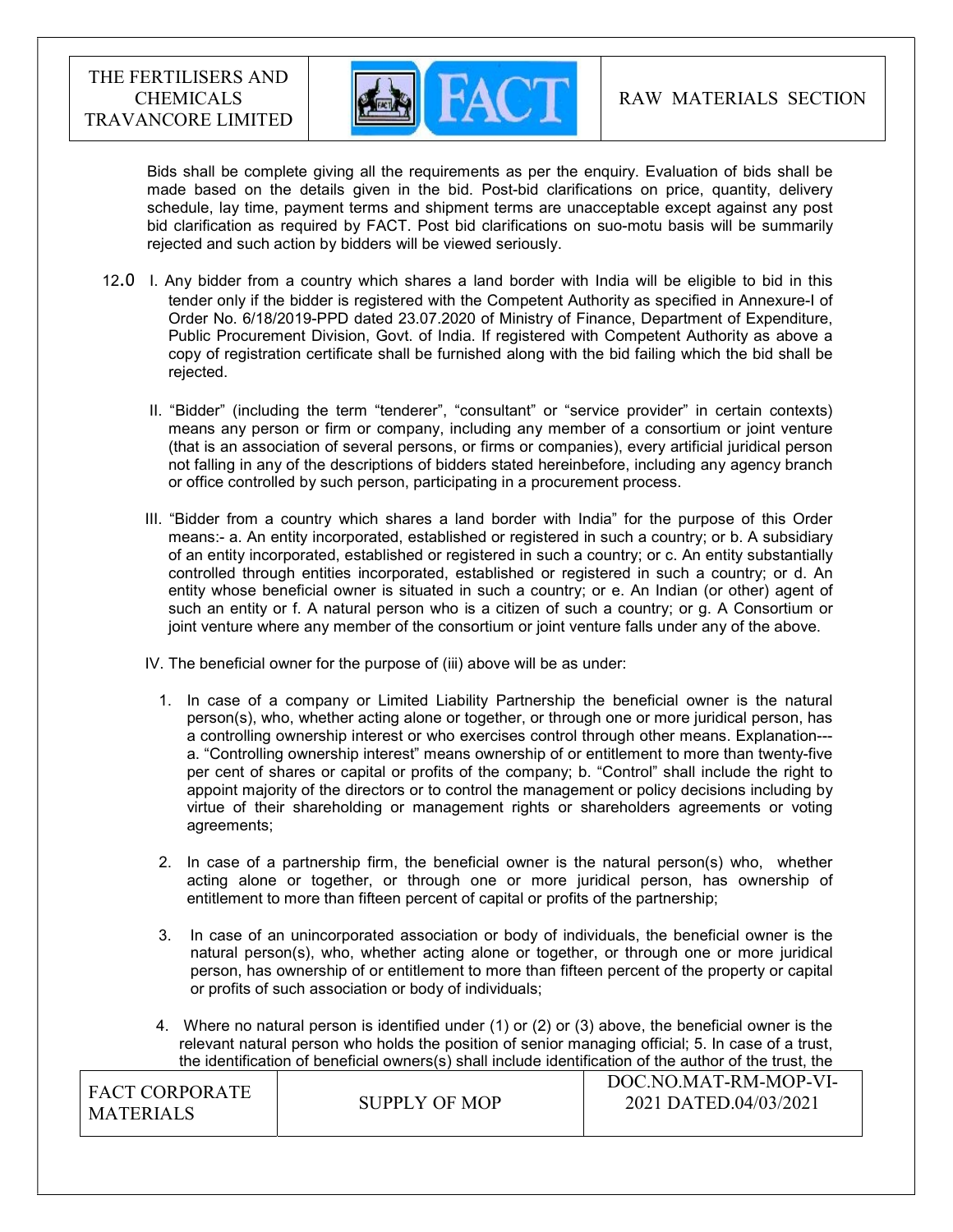

trustee, the beneficiaries with fifteen percent or more interest in the trust and any other natural person exercising ultimate effective control over the trust through a chain of control of ownership.

- V. An Agent is a person employed to do any act for another, or to represent another in dealings with third person.
- VI. Notwithstanding anything contained herein above, these provisions shall not apply to bidders from those countries (even if sharing a land border with India) to which the Government of India has extended lines of credit or in which the Government of India is engaged in development projects.

Certificate to be submitted by tenderers:

- 1. "I have read the clause regarding restrictions on procurement from a bidder of a country which shares a land border with India; I certify that this bidder is not from such a country or, if from such a country, has been registered with the Competent Authority. I hereby certify that this bidder fulfils all requirements in this regard and is eligible to be considered. [Where applicable, evidence of valid registration by the Competent Authority shall be attached".
- 2. The bidders shall submit a certificate, along with their bid, to the effect that they fully comply with the Order F.No. 6/18/2019-PPD dated 23.07.2020 and subsequent amendment, if any, issued by Ministry of Finance, Department of Expenditure, Public Procurement Division, Government of India. If such a certificate given by a bidder, whose bid is accepted, is found to be false, then this would be a ground for immediate termination and further legal action in accordance with law

Please submit your bid complete in all respects, within the stipulated time.

Thanking you,

Deputy General Manager (Materials) - RM For FACT Ltd, Cochin.

Encl: 1. Annexure A - Specifications of Muriate of Potash (MOP). 2. Annexure B - Instructions to Bidders. 3 Annexure C - Pre-qualification Questionnaire. 4. Annexure D - Details of previous supplies. 5. Annexure E - Terms and Conditions for Purchase . 6. Annexure F - Shipping terms for FOB Contract. 7. Annexure G - Shipping Terms for CFR contract. 8. Annexure H - Compliance Statement. 9. Annexure J - Unpriced copy of Price Bid Format 10. Annexure K - Price Bid Format 11. Annexure L - List of Banks 12. Annexure M - Proforma of Bank Guarantee in lieu of Security Deposit.

FACT CORPORATE MATERIALS SUPPLY OF MOP

DOC.NO.MAT-RM-MOP-VI-2021 DATED.04/03/2021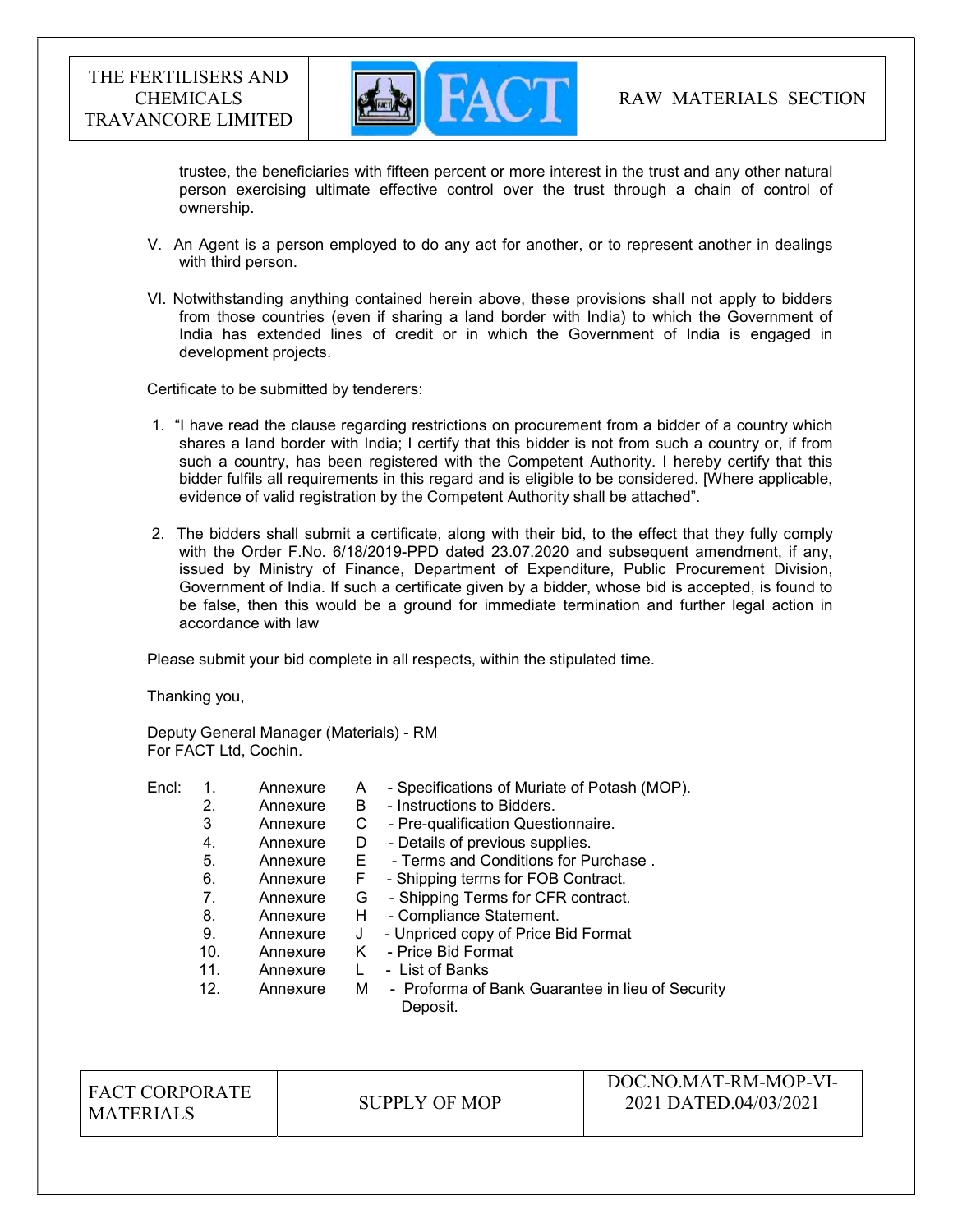

Annexure-A

# SPECIFICATION OF MURIATE OF POTASH (MOP)

 Muriate of Potash (MOP) in loose bulk confirming to Indian FCO in Red / Pink colour.

# Specifications Muriate of Potash (MOP) as per Indian FCO:

Moisture, per cent by weight, Maximum : 00.50% Water Soluble Potassium content as K2O, per cent by weight, Minimum : 60.00% Sodium as NaCl, per cent by weight, (on dry basis), maximum : 03.50%

Particle Size: Minimum 65% of the material shall be retained between 0.25mm and 1.7mm IS sieve.

MOP should be crystalline, free flowing, Pink/red in colour and free from visible contamination/clay/grit. The product loaded in each vessel must be supplied from a single source/mine. The colour & particle size of the product should be uniform and free flowing.

-------------------------------------------------------------------------------------------------------------------------

| <b>FACT CORPORATE</b> |
|-----------------------|
| <b>MATERIALS</b>      |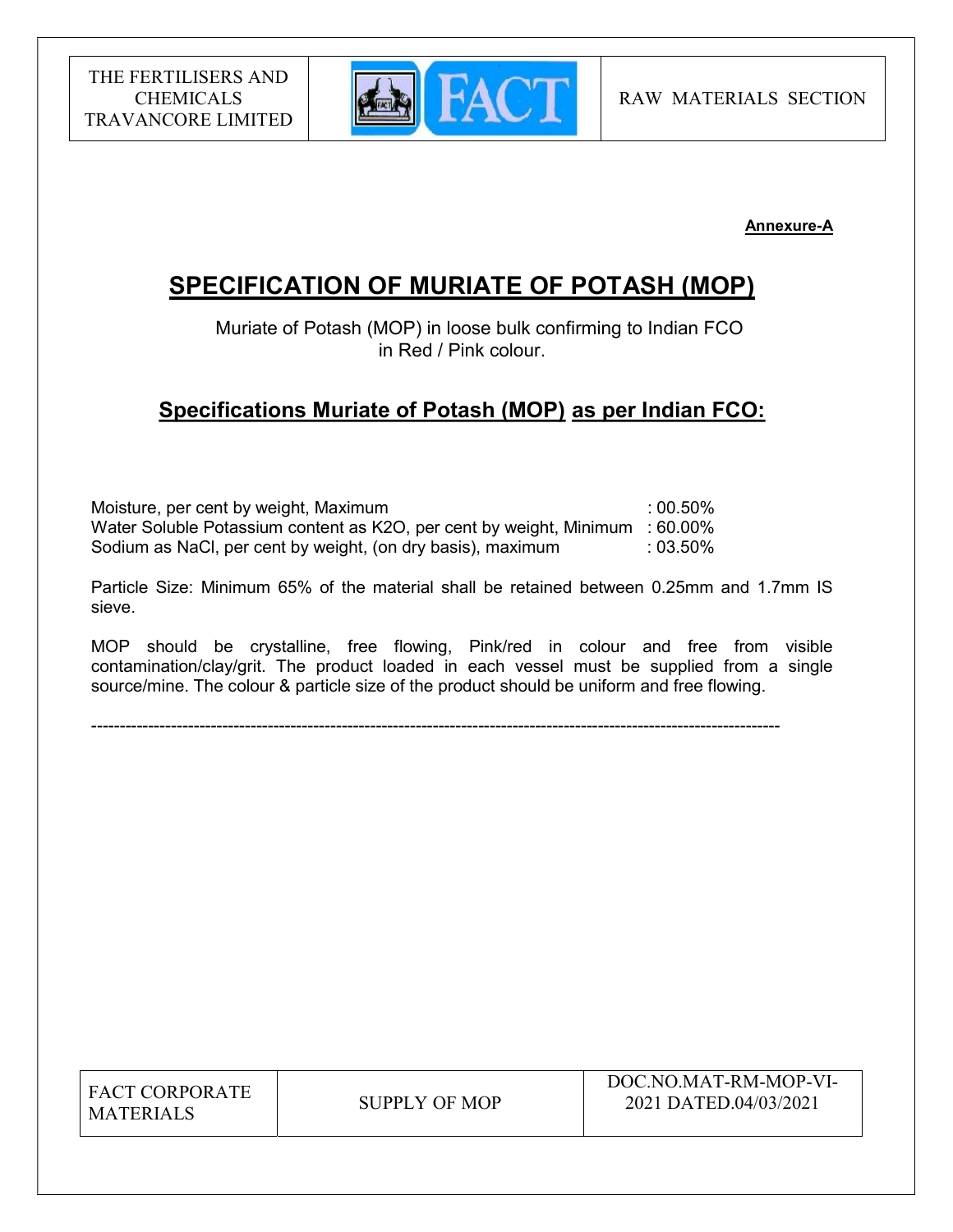

# Annexure B

#### INSTRUCTIONS TO BIDDERS

1. Definitions:

.

FACT: Shall mean The Fertilisers and Chemicals Travancore Limited, having registered office at Udyogamandal, Cochin, Kerala and its various Divisions. This enquiry is sent by Corporate Materials, FACT - Head Office, Udyogamandal.

Bidder: Shall mean the firm/manufacturer/trader/individual who submits bid in response to this enquiry.

Seller: Shall mean the firm/manufacturer/trader/individual on whom FACT places the Purchase Order

Contract value: Total all-inclusive price for the order quantity.

- 2. Bidders shall study carefully the Enquiry Notice, Instructions to Bidders and all Terms and Conditions attached along with this enquiry. All conditions set out therein shall be binding on the bidders unless conflicting with any conditions expressly stated by FACT, while accepting any bid in the event of such acceptance.
- 3. Earnest Money Deposit (EMD):

Bidder shall submit along with their bid Earnest Money Deposit (EMD) as detailed below:

EMD shall be USD 1 PMT (USD One Per MT) for the offered quantity. Bidder shall submit EMD along with their bid in the form of RTGS payment

The Bank Details are as follows:

 STATE BANK OF INDIA COMMERCIAL BRANCH VANKARATH TOWERS PADIVATTOM COCHIN 682024

 CONTACT NOS : BOBEN MATHAI : 8593070731 BRANCH LANDLINE : 0484 - 2340028/29

 A/c No : 10590232386 IFSC : SBIN0004062 SWIFT : SBININBB245 TYPE : CC ACCOUNT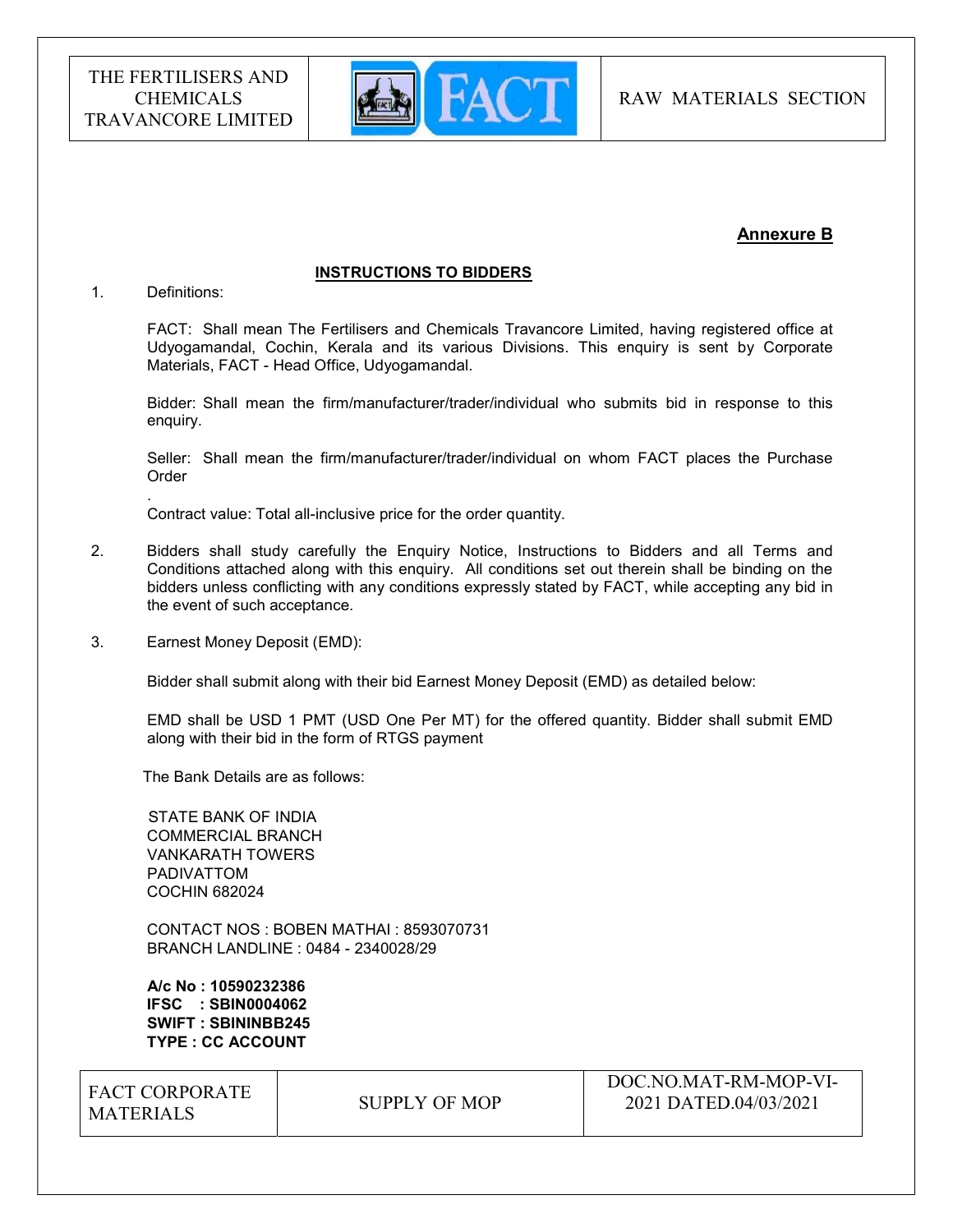

The RTGS remittance towards EMD has to be made and UTR Number informed to us by email/fax prior to the due date/time for submission of bid. Bids without EMD are liable to be rejected.

EMD shall not carry any interest. In case the bidder who is awarded the contract so desire to adjust the EMD against Security Deposit, the same may be allowed by FACT, based on written request. EMD of the unsuccessful bidders shall be refunded after award of the contract(s).

The EMD is exempted in the case of:

- i) Manufacturers / producers who have supplied a minimum Quantity of 22500 MT Fertilizers to PSEs/Coops, in India.
- ii) Reputed traders who have supplied a minimum Quantity of 22500 MT Fertilizers to FACT for at least two years in the last five years.

Necessary documents shall be provided to prove the exemption criteria.

4. Submission /opening of bids:

Bids shall be submitted on a two-part basis, Part A and Part B, as detailed in the Instructions to Bidders vide Annexure - B.

Part A bid shall be the Pre-qualification cum Techno-commercial bid and shall consist of the following:

- 1. Annexure A Specifications of Muriate of Potash (MOP)
- 2. Annexure B Instructions to Bidders
- 3 Annexure C Pre-qualification Questionnaire<br>4. Annexure D Details of previous supplies
- 4. Annexure D Details of previous supplies
- 5. Annexure E Terms and Conditions for Purchase
- 6. Annexure F Shipping terms for FOB Contract
- 7. Annexure G Shipping terms for CFR contract
- 8. Annexure H Compliance Statement
- 9. Annexure J Un-priced copy of Price bid
- 10. Earnest Money Deposit (EMD) by way of RTGS Payment.

Annexures A to J shall be signed and sealed by the Authorized Signatory of the bidder on all pages. Annexures C and D shall be filled in with all the required details and all supporting documents as required therein shall be attached as part of this document.

Annexure-H shall indicate deviations, if any, in the terms of the enquiry documents (Enquiry Notice and all Annexures) as offered by them, referring the relevant Annexures/clauses.

Bidder shall indicate in the un-priced copy of the Price Bid Format (Annexure J) whether quoted/ not quoted against each item. Bidder shall not indicate rates in the un-priced copy of Annexure J.

Part B bid shall be the Price bid. Bidders are required to quote their rates strictly in the Price Bid format enclosed as Annexure K.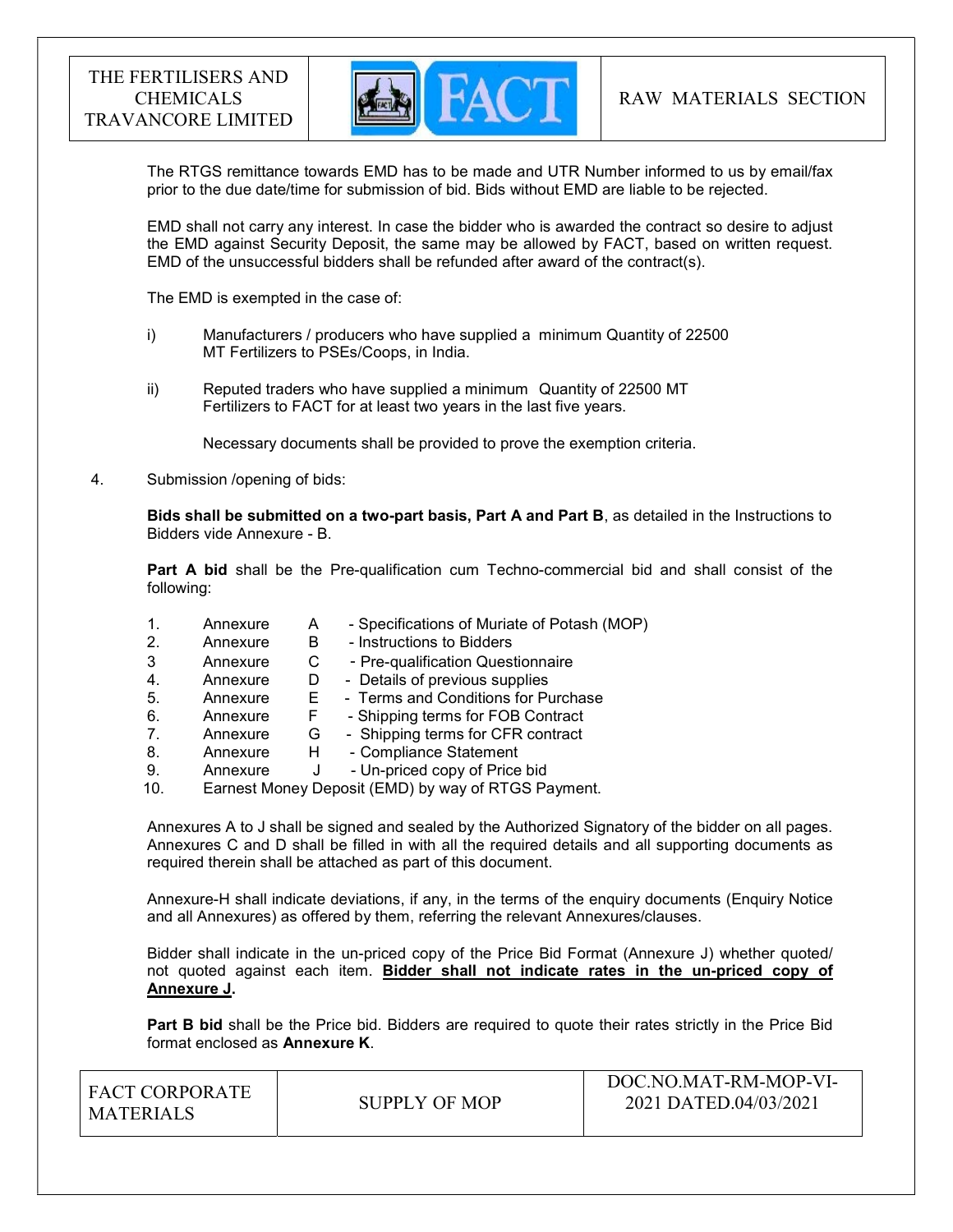

 All tender documents shall be in English language. All other information shall also be supplied by the tenderer in English language. All quoted prices shall be indicated by tenderer both in figures and words and where there is difference between quoted in figures and quoted in words, the prices quoted in words shall prevail.

Part A bid consisting of Annexures A to J above and the EMD shall be enclosed in an envelope and sealed and shall superscribe the enquiry No., Name of the bidder and indicate as Part A bid.

Part B bid (Annexure-K), duly signed by the bidder and affixed with bidder's seal, shall be enclosed in another envelope and sealed, which shall also superscribe the enquiry No and Name of bidder and indicate as Part B Bid.

The envelopes containing Part A bid and Part B bid as above shall be enclosed and sealed in another envelope, also superscribing the enquiry No and Name of the bidder.

The sealed envelope containing Part A and Part B bids as above shall be addressed and submitted to the Assistant Officer (Administration), Central Bid Registration Cell, PD Administration Building, FACT Ltd., Udyogamandal, Cochin - 683 501 not later than the time stipulated in the enquiry. Delayed/late bids are liable to be rejected. Even though this enquiry stipulates two part bid , offers sent by e-mail shall be considered as a special case. Email shall be sent separately as per below ;

PART A-Technical bid shall be sent nikhilkumar@factltd.com / kennedy@factltd.com

#### PART B-Price bid shall only be sent to mop6@factltd.com

The following officer in Administration Department are authorized to receive bids.

1) Mrs. Ancy Mathew - Officer (Admin).

Due date and time for submission of bids: 15/03/2021, 1400 Hrs. IST.

Bids shall be opened at the Administrative Office, FACT Petrochemical Division, Udyogamandal at in the presence of bidders or their authorized representatives who may be present. Bidder's representatives attending the bid opening shall bring with them the authorization from the bidder. Due date/Time for opening of Bids: 15/03/2021 1430 Hrs. IST

5. Validity of Bid: Bid shall be valid at least till 1800 Hrs. IST on 30/03/2021.

The original bid shall not be withdrawn within the validity period even if negotiations are done or counter offer made by us.

- 6. Bids shall be complete giving all the requirements as per the enquiry. Evaluation of bids shall be made based on the details given in the bid. Post-bid clarifications on price, quantity, delivery schedule, lay time, payment terms and shipment terms are unacceptable except against any post bid clarification as required by FACT. Post bid clarifications on suo-motu basis will be summarily rejected and such action by bidders will be viewed seriously.
- 7. The bids shall be neatly written in ink/typed with pages consecutively numbered and shall be signed on all pages. Bids shall be free from over writing and all corrections shall be duly attested by the

| <b>FACT CORPORATE</b> |               | DOC.NO.MAT-RM-MOP-VI- |
|-----------------------|---------------|-----------------------|
| MATERIALS             | SUPPLY OF MOP | 2021 DATED.04/03/2021 |
|                       |               |                       |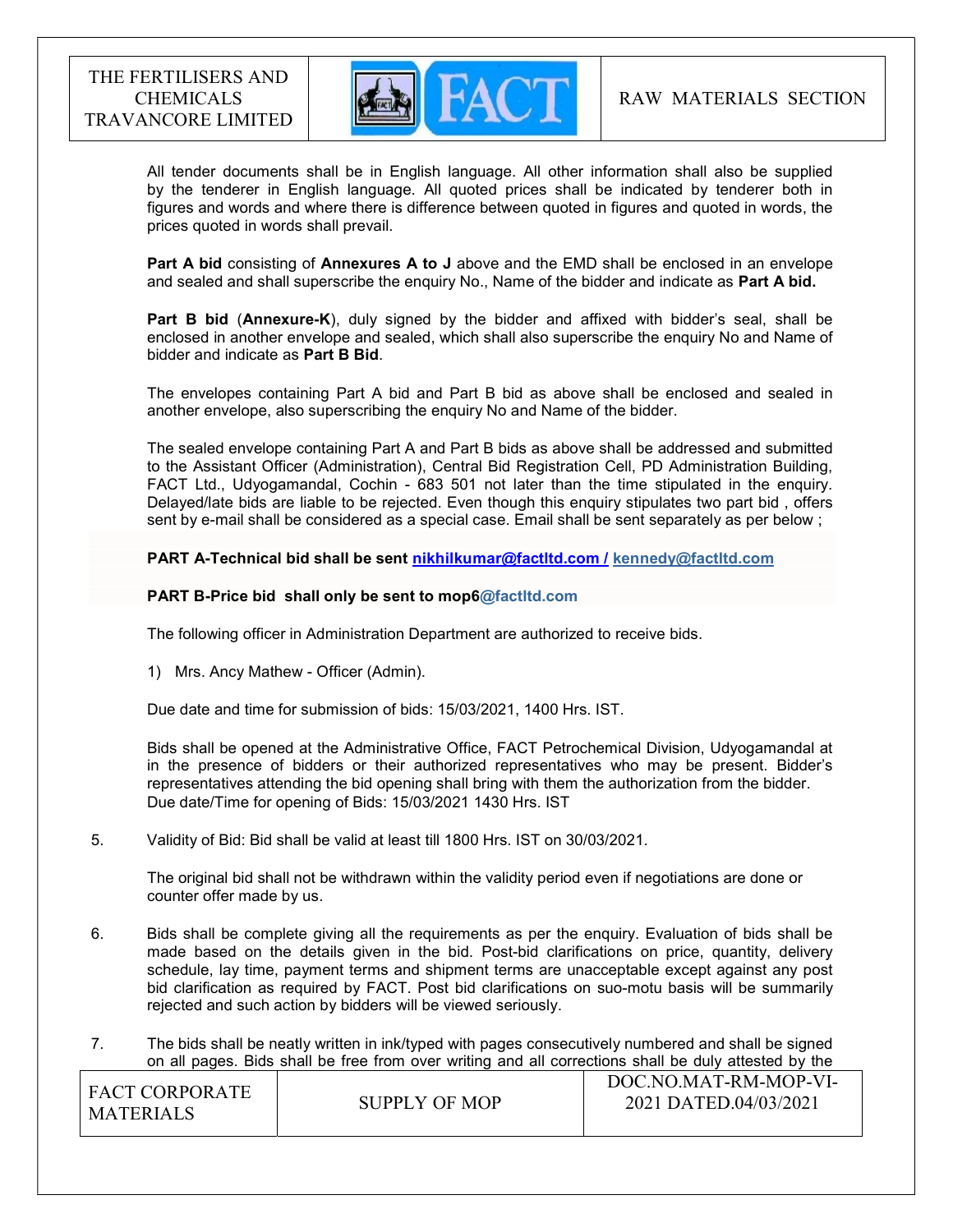

bidder. All rates shall be filled in figures and words. If there is any difference between the amount given in figures and words, the lower of the two shall be considered.

8. The bid shall be signed by authorized persons only.

---------------------

- 9. FACT is not bound to accept the lowest bid and reserves the right to reject any or all the bids without assigning any reason(s) whatsoever. FACT also reserves the right to place order/ orders on one or more bidders or cancel this enquiry.
- 10. FACT reserves the right to extend without giving any reason(s) the closing date/time of the enquiry.

| <b>FACT CORPORATE</b> |
|-----------------------|
| <b>MATERIALS</b>      |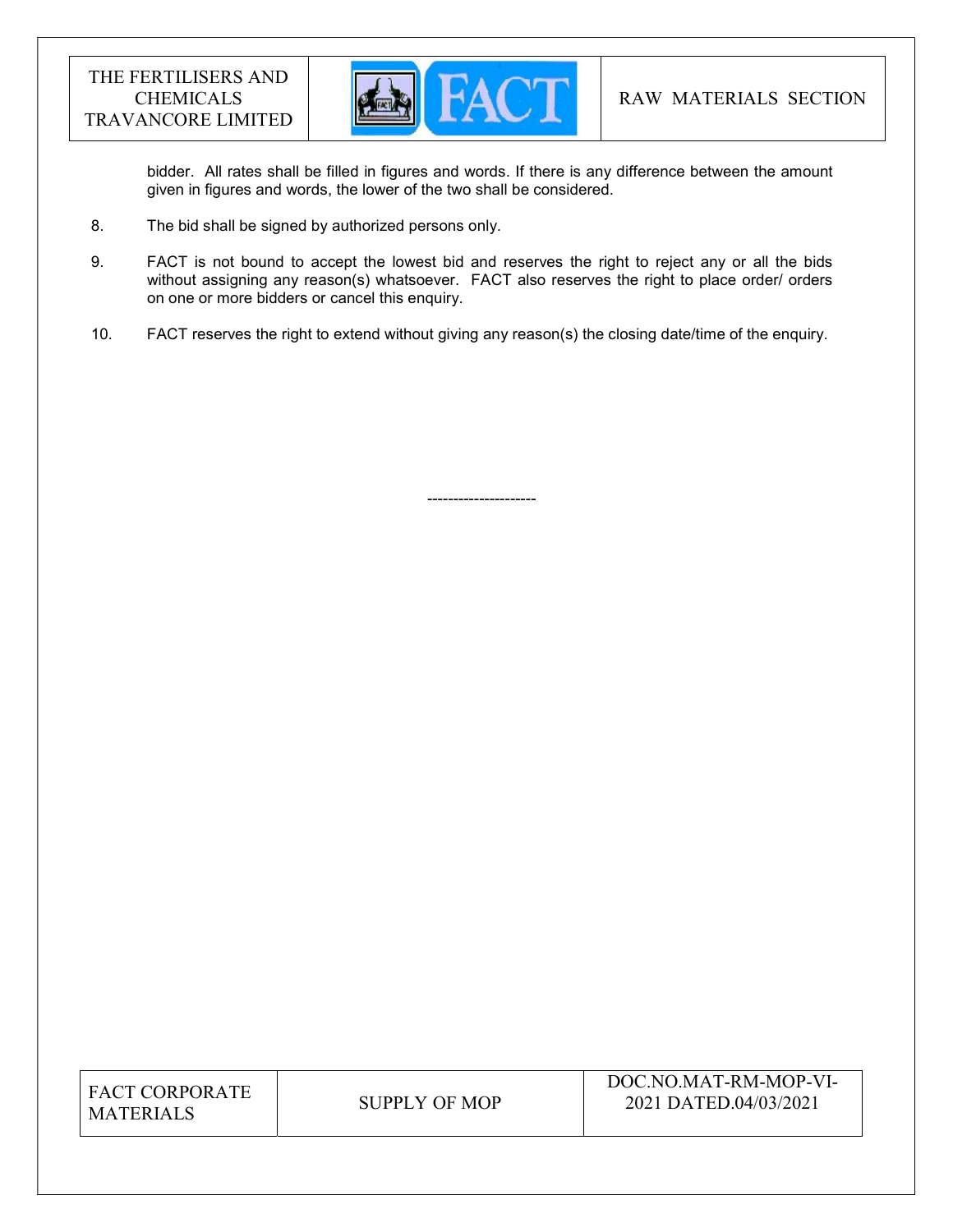

# Annexure C

# QUESTIONNAIRE FOR PRE-QUALIFICATION OF VENDORS FOR SUPPLY OF MOP

|                                                                   | Description                                                             |                                                   | To be filled in by vendor  |
|-------------------------------------------------------------------|-------------------------------------------------------------------------|---------------------------------------------------|----------------------------|
| 1.1.0                                                             | Name of the vendor                                                      |                                                   |                            |
| 1.2.0                                                             | Full address with PIN code                                              |                                                   |                            |
| 1.3.0                                                             | <b>Telephone Numbers</b>                                                |                                                   |                            |
| 1.4.0                                                             | E-mail ID                                                               |                                                   |                            |
| 1.5.0                                                             | <b>Fax Numbers</b>                                                      |                                                   |                            |
| 1.6.0                                                             | Contact Person(s)                                                       |                                                   |                            |
| 2.0.0                                                             | <b>Company Particulars:</b>                                             |                                                   |                            |
| 2.1.0                                                             | Constitution                                                            |                                                   |                            |
| 2.2.0                                                             |                                                                         | Country in which company is registered            |                            |
| 2.3.0                                                             |                                                                         | Areas of activity including chartering of vessels |                            |
| 2.4.0                                                             | Name and address of Bankers                                             |                                                   |                            |
| 2.5.0                                                             | <b>Financial data:</b>                                                  |                                                   |                            |
| 2.5.1                                                             | Sales turn-over for the last three years                                |                                                   |                            |
| 2.5.2                                                             | Profit after tax for the last three years                               |                                                   |                            |
| 2.5.3                                                             | Copy of Audited Balance Sheet/Annual Report<br>for the last three years |                                                   | (Documents to be enclosed) |
| 3.0.0                                                             | <b>Sourcing particulars:</b>                                            |                                                   |                            |
| 3.1.0                                                             | <b>Whether Producer/ Trader</b>                                         |                                                   |                            |
| 3.2.0                                                             | If Producer:                                                            |                                                   |                            |
| 3.2.1                                                             | Location of mine of Producer                                            |                                                   |                            |
| 3.2.2                                                             | mine.                                                                   | Annual Production Capacity for MOP in each        |                            |
| <b>FACT CORPORATE</b><br><b>SUPPLY OF MOP</b><br><b>MATERIALS</b> |                                                                         | DOC.NO.MAT-RM-MOP-VI-<br>2021 DATED.04/03/2021    |                            |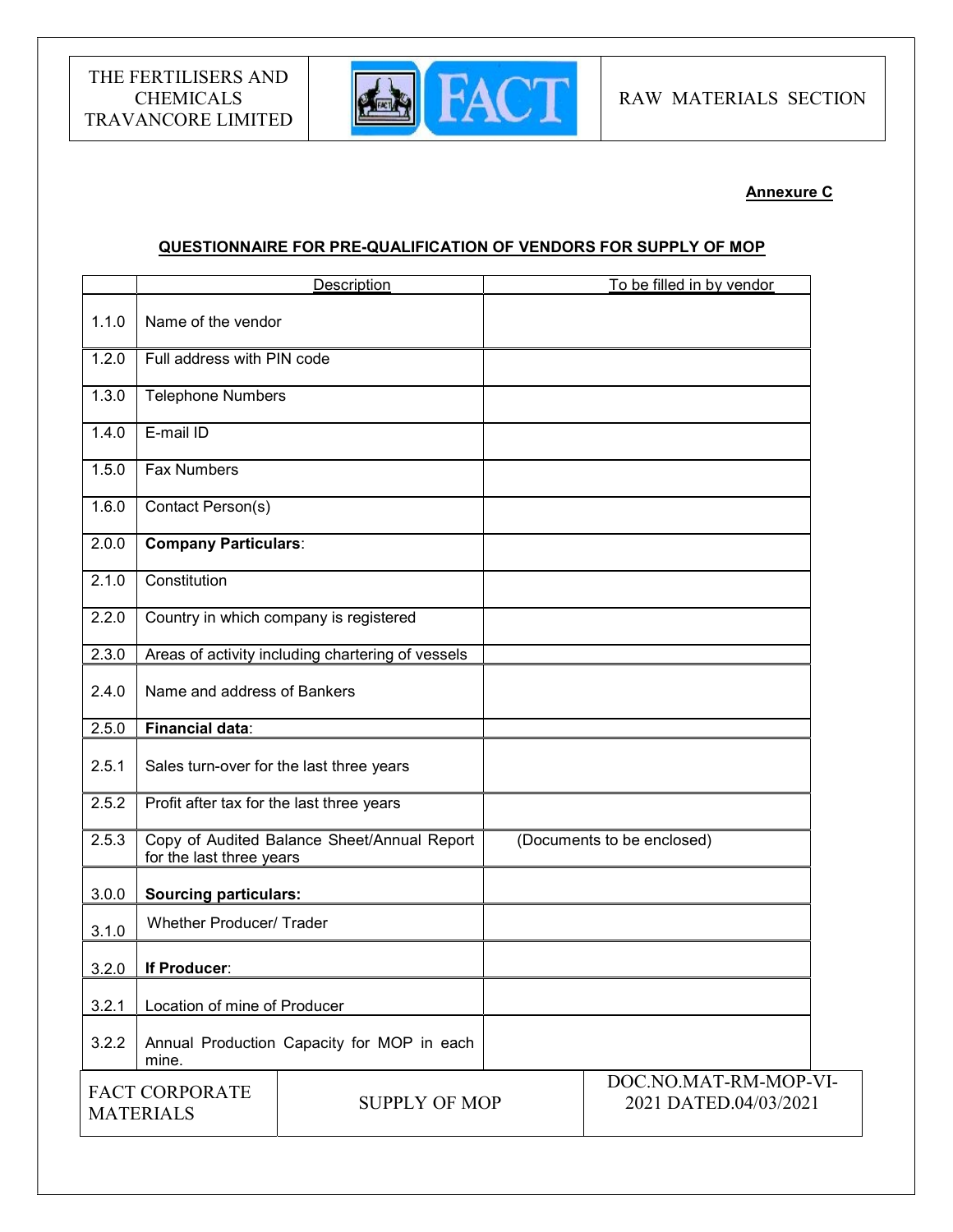

| 3.2.3                                                             | specification required by us as given.                                                                                                                             | Typical Analysis Report of MOP produced in<br>each mine duly attested by the Applicant's<br>Authorized Signatory showing parameters of | (Document to be enclosed)                      |                                                                                            |
|-------------------------------------------------------------------|--------------------------------------------------------------------------------------------------------------------------------------------------------------------|----------------------------------------------------------------------------------------------------------------------------------------|------------------------------------------------|--------------------------------------------------------------------------------------------|
| 3.3.0                                                             | If Trader:                                                                                                                                                         |                                                                                                                                        |                                                |                                                                                            |
| 3.3.1                                                             | MOP is proposed to be sourced                                                                                                                                      | Name and address of producer from where                                                                                                |                                                |                                                                                            |
| 3.3.2                                                             | mine stated above                                                                                                                                                  | Annual production capacity of MOP in each                                                                                              |                                                |                                                                                            |
| 3.3.3                                                             | respect to quality and quantity                                                                                                                                    | Letter(s) issued by the MOP Producer's<br>authorized signatory confirming to backup with                                               | (Document to be enclosed)                      |                                                                                            |
| 3.3.4                                                             | Typical Analysis Report of MOP produced in<br>each mine showing parameters of specification<br>as per FCO, duly attested by the producer's<br>authorized signatory |                                                                                                                                        | (Documents to be enclosed)                     |                                                                                            |
| 4.0.0                                                             | Loading Port(s) details:                                                                                                                                           |                                                                                                                                        |                                                |                                                                                            |
| 4.1.0                                                             | Name(s) of the loading port(s)                                                                                                                                     |                                                                                                                                        |                                                |                                                                                            |
| 4.2.0                                                             | Loading rate(s) of the port(s)                                                                                                                                     |                                                                                                                                        |                                                |                                                                                            |
| 4.3.0                                                             | Sailing time from port of loading to Tuticorin                                                                                                                     |                                                                                                                                        |                                                |                                                                                            |
| 5.0.0                                                             | Third party inspection agency/ agencies to be<br>involved for certifying quality and quantity at<br>load port                                                      |                                                                                                                                        |                                                |                                                                                            |
| 6.0.0                                                             | Documentary evidence for sale of Fertilizer in<br>India/abroad for the last three years as on the<br>date of Application for Pre-qualification.                    |                                                                                                                                        |                                                | (Details to be given as per Annexure-D and<br>documents indicated therein to be enclosed). |
| 7.0.0                                                             | In case the applicant proposes to operate<br>through his Indian agent or if the applicant is<br>the Indian agent:                                                  |                                                                                                                                        |                                                |                                                                                            |
| 7.1.0                                                             | Indian Agent's Registration Number                                                                                                                                 |                                                                                                                                        |                                                |                                                                                            |
| 7.2.0                                                             | Permanent Income Tax Account Number                                                                                                                                |                                                                                                                                        |                                                |                                                                                            |
| <b>FACT CORPORATE</b><br><b>SUPPLY OF MOP</b><br><b>MATERIALS</b> |                                                                                                                                                                    |                                                                                                                                        | DOC.NO.MAT-RM-MOP-VI-<br>2021 DATED.04/03/2021 |                                                                                            |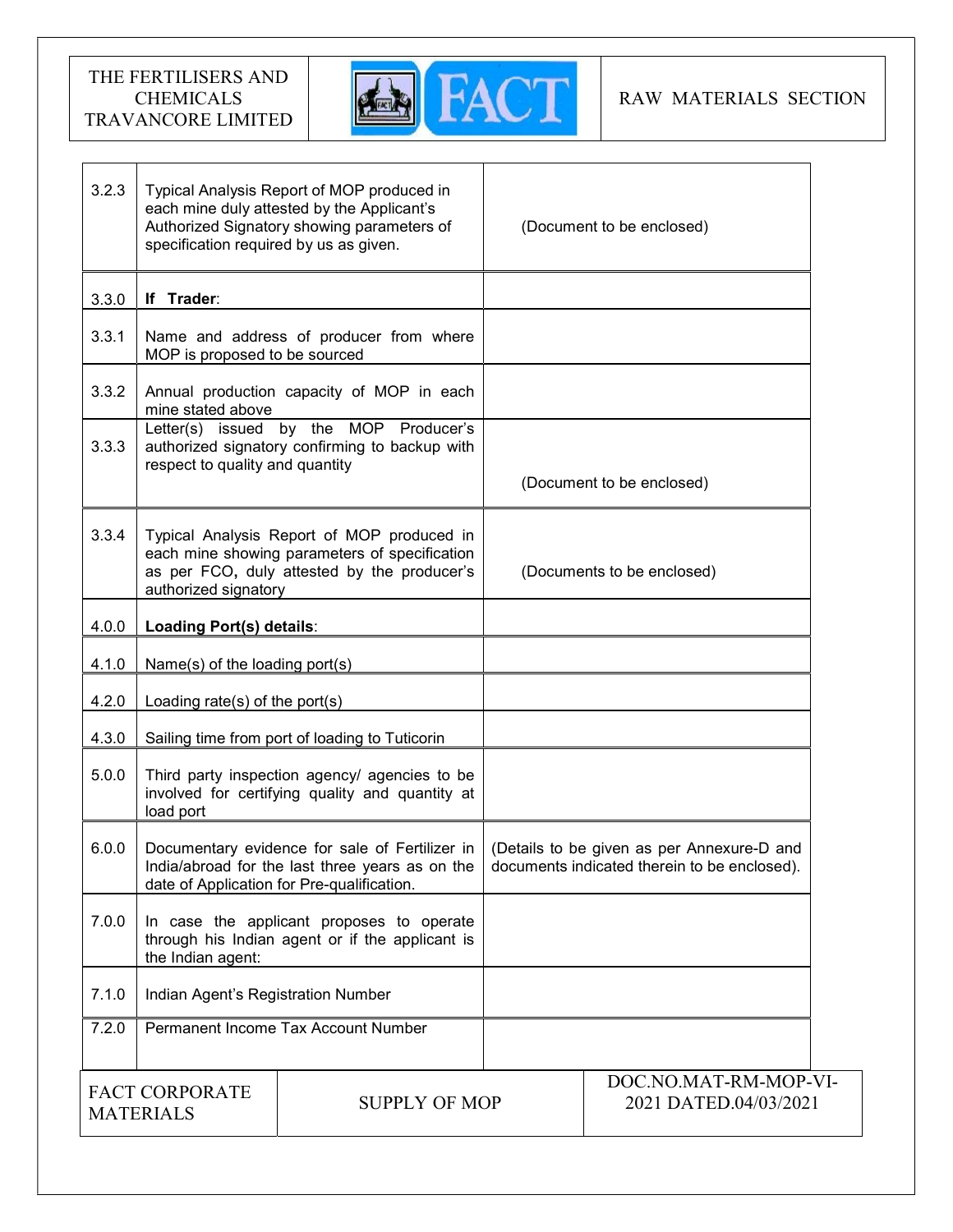

# RAW MATERIALS SECTION

| 7.3.0          | <b>GST Registration details</b>             |             |                           |           |
|----------------|---------------------------------------------|-------------|---------------------------|-----------|
| 7.4.0          | Nature of commission/remuneration           |             |                           |           |
| 7.5.0          | Copy of Terms and Conditions of appointment |             | (Document to be enclosed) |           |
| 8.0.0          | <b>Details of Authorized Signatories:</b>   |             |                           |           |
|                | Name                                        | Designation |                           | Signature |
| 1              |                                             |             |                           |           |
| $\overline{2}$ |                                             |             |                           |           |
| 3              |                                             |             |                           |           |

### 9.0.0 Any other details:

Place

**Signature** 

Date

Name

Designation(Authorised (Authorised Signatory)

Seal

### Notes:

- 1.0 All requisite information shall be given in the format with reference to the item specified. Where space is insufficient, additional pages may be added with reference to the related paragraph.
- 2.0 Wherever enclosures are specified in the questionnaire, the same shall be enclosed.
- 3.0 Annexure D duly completed also shall be enclosed.
- 4.0 FACT reserves the right to verify any of the statements enclosed along with the Application for Prequalification. Any additional information/ documents required shall also be furnished. False statement shall disqualify the Applicant.

| LEACT CORPORATE<br>MATERIALS | SUPPLY OF MOP | DOC.NO.MAT-RM-MOP-VI-<br>2021 DATED.04/03/2021 |
|------------------------------|---------------|------------------------------------------------|
|------------------------------|---------------|------------------------------------------------|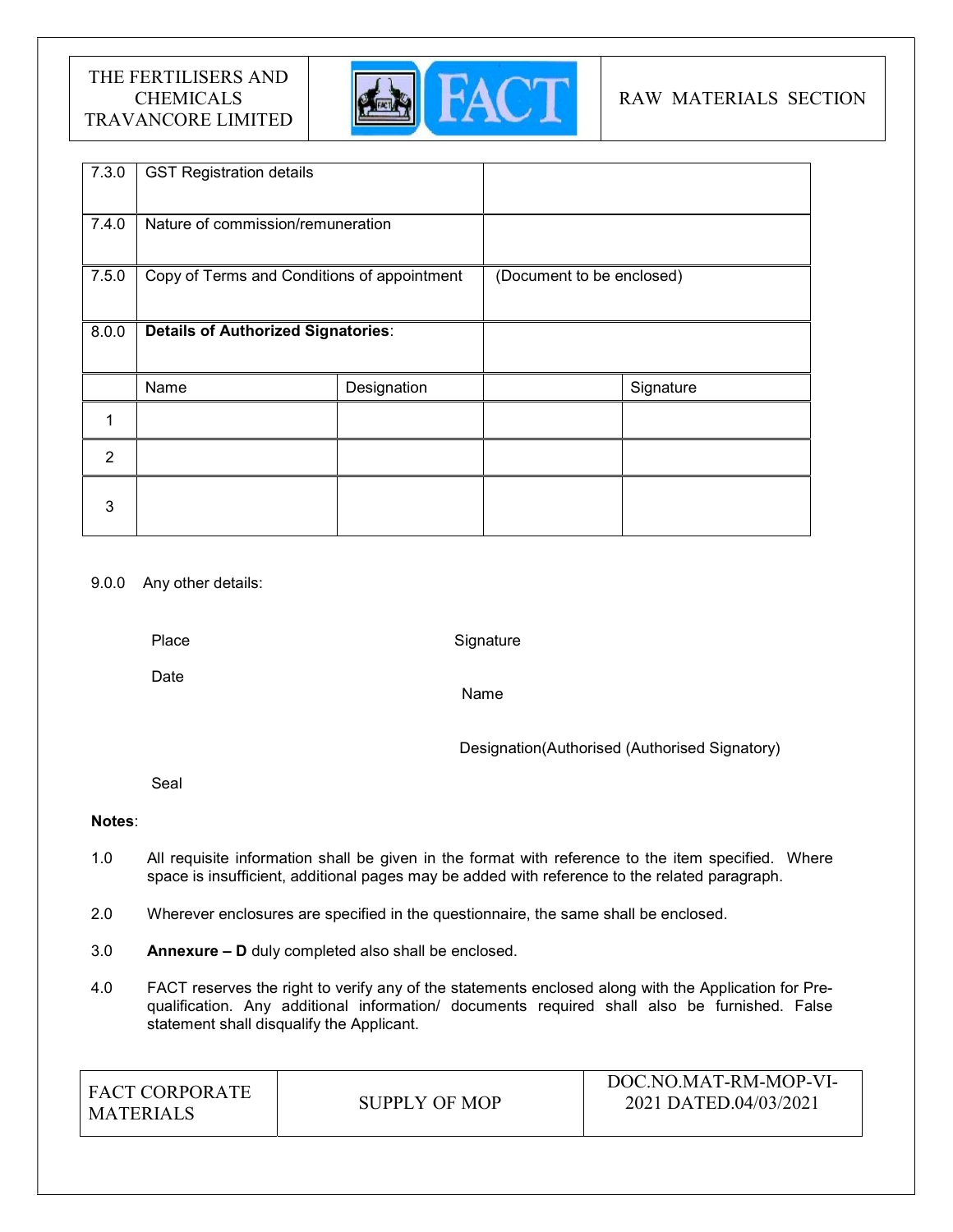

RAW MATERIALS SECTION

# Annexure –D

#### DETAILS OF SUPPLIES:

Details of supplies of Fertilizers in bulk as per the pre-qualification criteria specified during the last three years as on the date of submission of Part-A Bid.

| Year | Purchase Order<br>No./Date | Description of<br>Material | Quantity as per<br>Purchase Order | Client | Source / Port<br>of Loading | Date and Quantity<br>as per Invoice<br>/Bill of Lading | Port of<br>Discharge |  |
|------|----------------------------|----------------------------|-----------------------------------|--------|-----------------------------|--------------------------------------------------------|----------------------|--|
|      |                            |                            |                                   |        |                             |                                                        |                      |  |
| 2018 |                            |                            |                                   |        |                             |                                                        |                      |  |
|      |                            |                            |                                   |        |                             |                                                        |                      |  |
|      |                            |                            |                                   |        |                             |                                                        |                      |  |
| 2019 |                            |                            |                                   |        |                             |                                                        |                      |  |
|      |                            |                            |                                   |        |                             |                                                        |                      |  |
|      |                            |                            |                                   |        |                             |                                                        |                      |  |
| 2020 |                            |                            |                                   |        |                             |                                                        |                      |  |
|      |                            |                            |                                   |        |                             |                                                        |                      |  |
|      |                            |                            |                                   |        |                             |                                                        |                      |  |
| 2021 |                            |                            |                                   |        |                             |                                                        |                      |  |
|      |                            |                            |                                   |        |                             |                                                        |                      |  |
|      |                            |                            |                                   |        |                             |                                                        |                      |  |

Note: Major orders executed for any Fertiliser/Public Sector Companies in India shall also be included.

Place

Name

Date

**Signature** 

Seal

Designation (Authorized Signatory)

| <b>FACT CORPORATE</b><br><b>MATERIALS</b> | SUPPLY OF MOP |
|-------------------------------------------|---------------|
|-------------------------------------------|---------------|

DOC.NO.MAT-RM-MOP-VI-2021 DATED.04/03/2021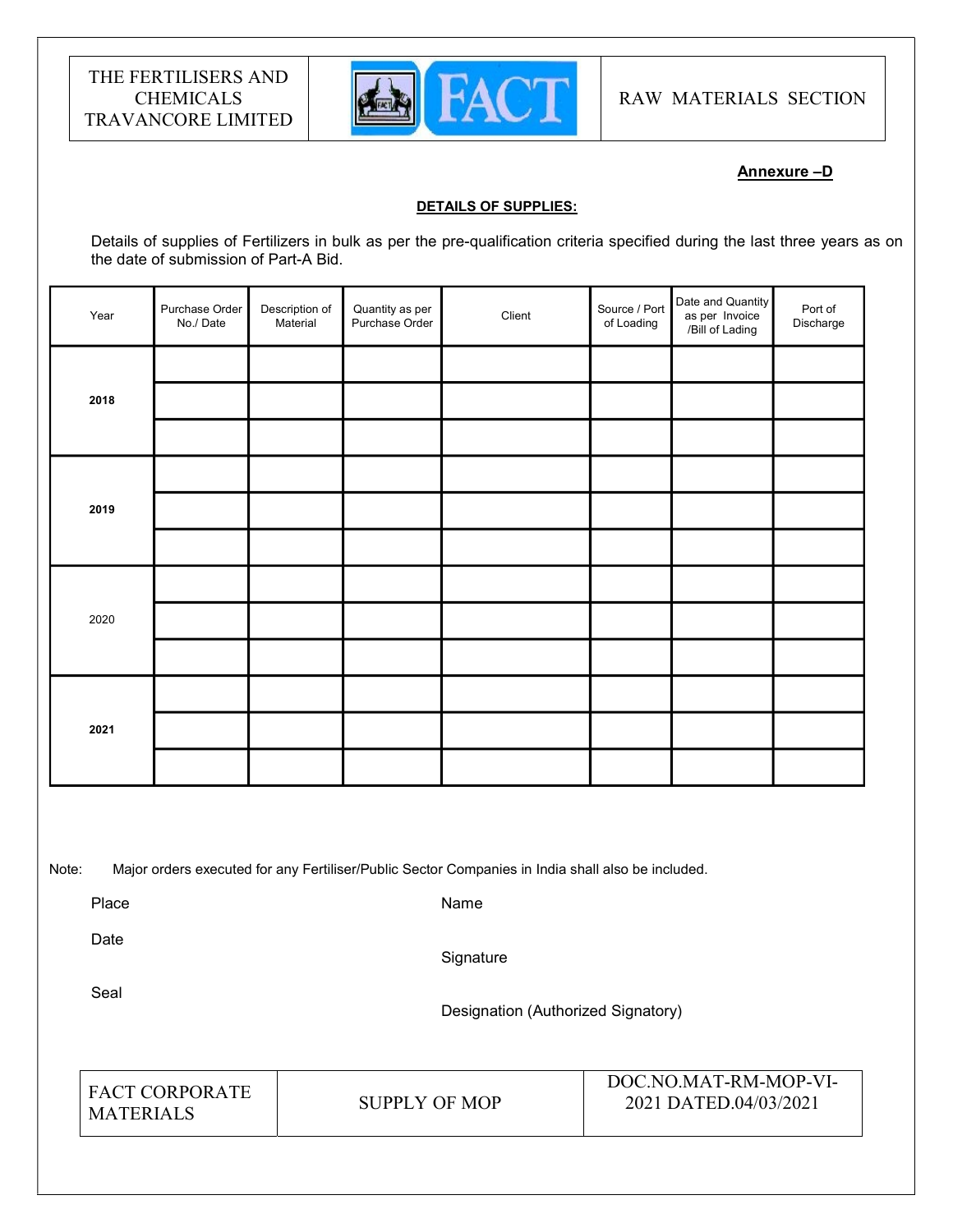

# Check List of Documents to be enclosed along with Annexure C:

#### In the case of Producer :

- 1. Copy of Purchase Order(s)/Agreement(s) in support of Data furnished vide Annexure- C.
- 2. Copy of Invoice(s) and Bill(s) of Lading for the supplies made in respect of the above.
- 3. Copy of Typical Analysis Report of Fertilizer produced in each mine, showing parameters of specification as given in FCO..
- 4. Copy of Audited Balance Sheet/Annual Report for the last three years.

All the above documents shall be duly attested by the Authorised Signatory of the Bidder.

#### In the case of Trader:

- 1. Copy of Purchase Order(s)/Agreement(s) in support of Data furnished in Annexure C.
- 2. Copy of Invoice(s), Bill(s) of Lading for the supplies made in respect of the above.
- 3. Letter(s) issued by the Fertilizer Producer's Authorized Signatory, confirming to backup with respect to quality and quantity.
- 4. Copy of Typical Analysis Report of Fertilizer produced in each mine, showing parameters of specification as given in FCO duly attested by Producers Authorised Signatory.
- 5. Terms and Conditions of Appointment.
- 6. Copy of Audited Balance Sheet/Annual Report for the last three years.

All the above documents shall be duly attested by the Authorised Signatory of the Bidder.

| <b>FACT CORPORATE</b> |
|-----------------------|
| <b>MATERIALS</b>      |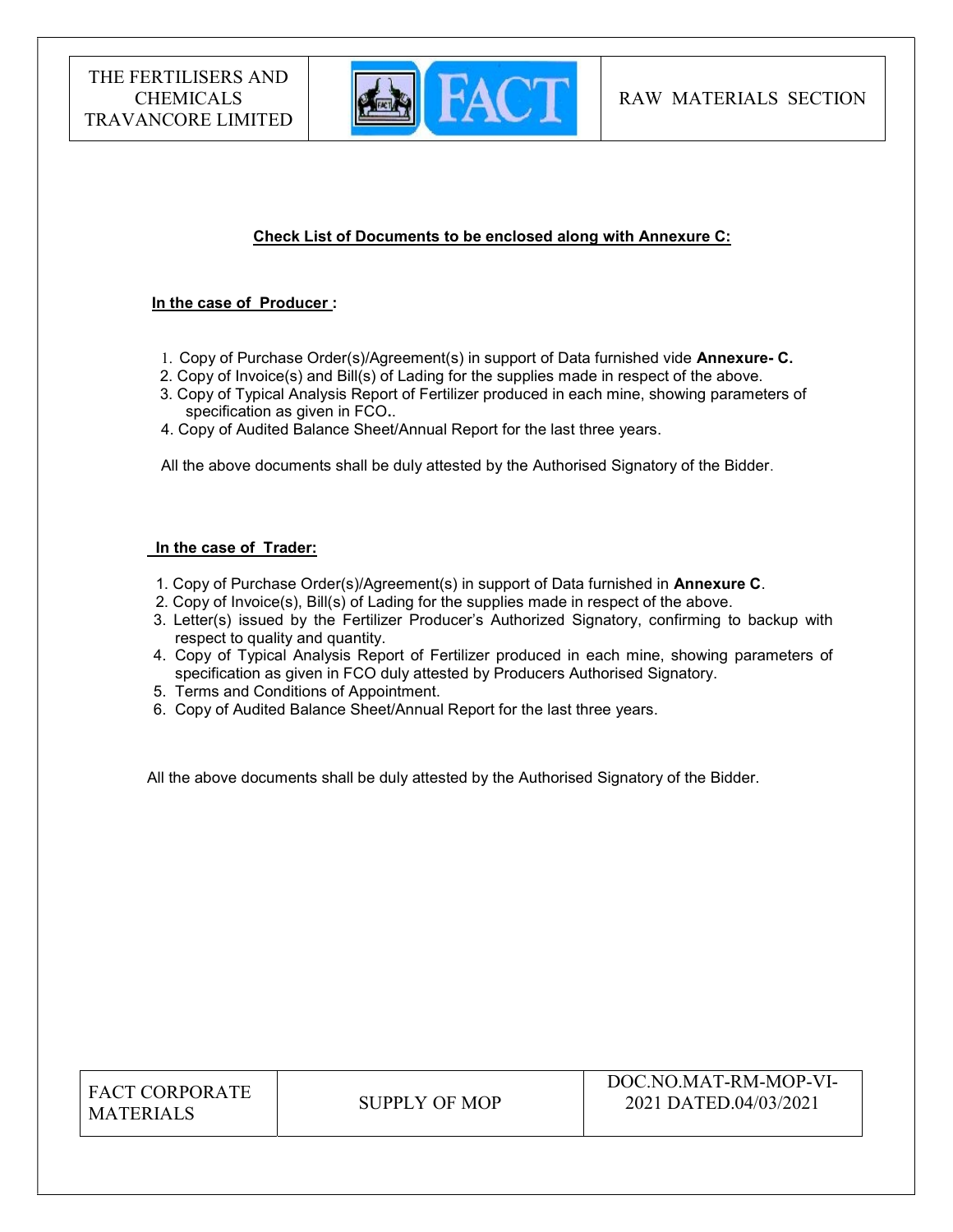

 $DQQVQVQVHDQVHQQV$ 

#### Annexure-E

#### TERMS AND CONDITIONS OF PURCHASE

- 1. The Purchase Order is placed with both FOB and CFR option and FACT reserves the right to exercise the FOB or the CFR option on a shipment to shipment basis including partial shipments, if so agreed by FACT. In case of FOB option, FACT shall arrange for fixing the vessel for which Seller shall allow a minimum period of three weeks after confirming the firm load port laycan along with complete load port details. If FACT is not able to nominate a suitable vessel in this period, FACT shall exercise CFR option immediately on receipt of NOC from Transchart. Seller shall then make CFR arrangements for the agreed laycan only.
- 1.1. Seller shall furnish firm laycan well in advance so that the activities required for vessel fixture by FACT or CFR arrangements by Seller are made smoothly after obtaining NOC from Transchart. The Seller shall not be absolved from his obligations under the contract, citing insufficient time for making CFR arrangements. Shipment terms for FOB contract and those for CFR contract shall be as given in Annexure F & G respectively of this Document.

#### 2. Taxes and Duties:

All levies, taxes and duties in the Seller's country shall be to Seller's account and in India to FACT's account.

3. Security Deposit:

The Seller shall furnish Security Deposit at equivalent to 2% of the Total order Value within 10 days from the date of Letter of Intent by RTGS or Bank Guarantee as per proforma attached. Bank Guarantee shall be kept valid for a minimum period of 6 months, with a further claim period of 6 months. Validity shall be further extended on demand as per terms of our BG proforma. SD remitted by RTGS shall not carry any interest.

The Bank Details for RTGS payment towards Security deposit are as follows:

 STATE BANK OF INDIA COMMERCIAL BRANCH VANKARATH TOWERS PADIVATTOM COCHIN 682024

 A/c No : 10590232386 IFSC : SBIN0004062 SWIFT : SBININBB245 TYPE : CC ACCOUNT

(OR)

 Bank of Baroda , Ernakulam Main Branch, Pallimukku, cochin CC Account No. 05600500000025 Swift Code : BARBINBBERN

The RTGS remittance towards SD has to be made and UTR Number shall be informed to us by email.

| <sup>1</sup> FACT CORPORATE | SUPPLY OF MOP | $1)$ $O$ C.NO.MAT-RM-MOP-VI-<br>2021 DATED.04/03/2021 |
|-----------------------------|---------------|-------------------------------------------------------|
| <b>MATERIALS</b>            |               |                                                       |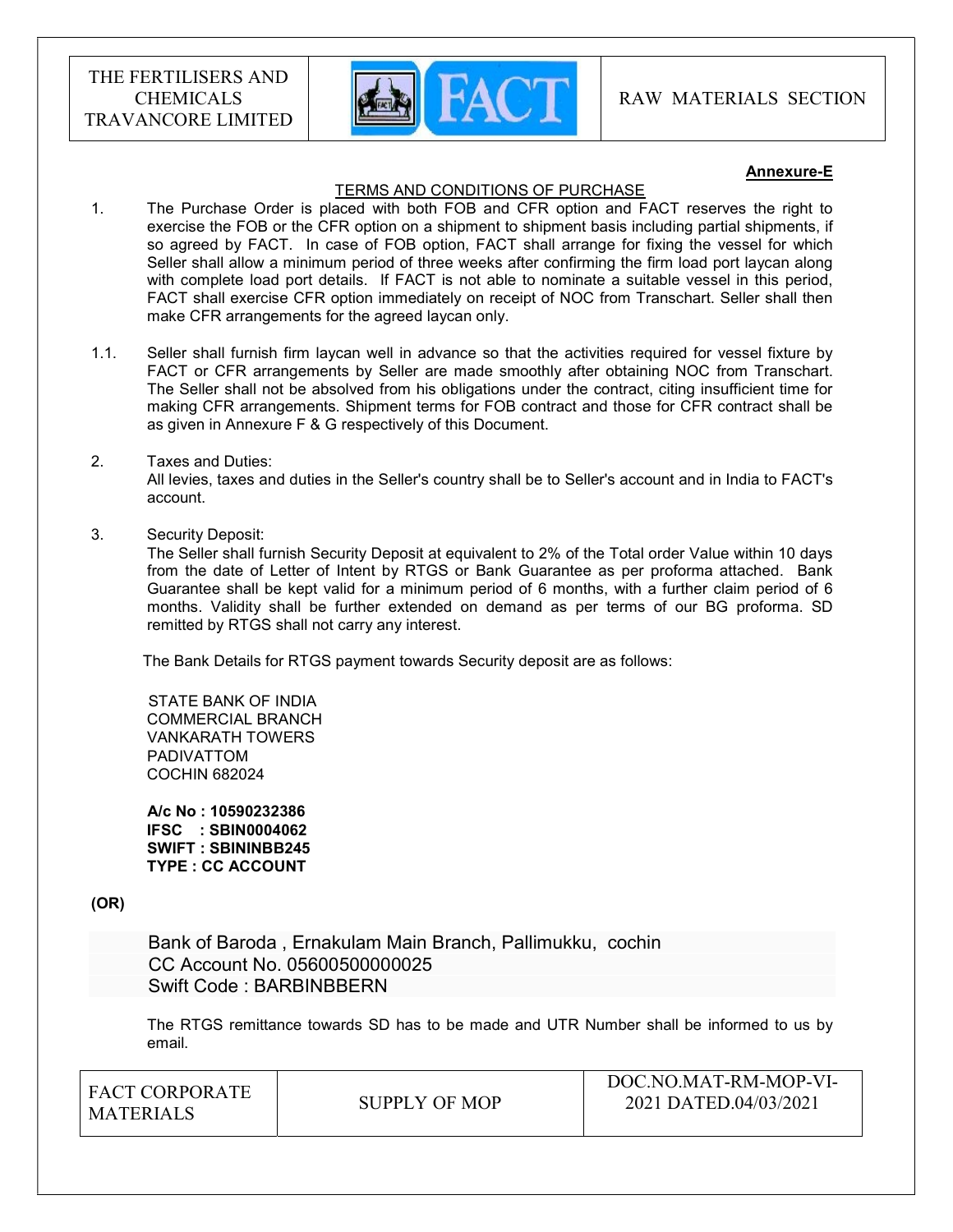

- 4. Payment:
- 4.1 Payment: Payment shall be on  $180<sup>th</sup>$  day from BL date by LC. LC opening charges and Bank charges in India shall be to FACT's account. All charges outside India, including confirmation charges, in case confirmation is required, shall be to seller's account.LC shall be opened only after receipt of Security Deposit bank guarantee as per clause 3 above.
- 4.2 Indian Agent's Commission, if any, shall be deducted from the invoice and paid in Indian Rupees in India. Please see clause 16 below.
- 5. Shipping Documents:
- 5.1 Seller shall present following shipping documents for payment purpose:

a] Three original and three non-negotiable copies of clean on board bills of lading marked freight paid/payable by shipper as per Charter Party. In case of Charter Party Bills of Lading, it should bear an endorsement that all the relevant terms and conditions of the relative Charter Party are deemed to have been incorporated therein.

The B/Ls to show:

1] Import License - Free import as per Chapter 2 Para 2.1 of Foreign Trade Policy 2015 – 20. 2] Purchase Order Number

3] L/C reference, if payment is by L/C.

b] Three signed commercial invoices and three copies of the same based on the Bill of Lading quantity and surveyor's certificate of analysis. The invoice shall show the following:

- 1] B/L No. and date
- 2] Import License Free import as per Chapter 2 Para 2.1 of Foreign Trade Policy 2015 20.
- 3] Purchase Order No.
- c] Certificate of origin issued by the concerned Chamber of Commerce.
- d] Certificate of weight issued by Independent Surveyor.
- e] Certificate of quality/analysis issued by independent surveyor meeting all parameters as per Annexure A.
- f] A certificate from the Seller stating that fax has been sent to FACT's underwriters for insurance purposes.
- g] A certificate from the seller to the effect that the goods supplied is in accordance with the relative purchase order.
- h) Stowage plan.
- 5.2 In case the successful bidder is proposing to make the sale on high sea sale basis, the sale shall comply to the latest Government of India guidelines and seller shall provide all the necessary documents.
- 5.3 All documents required for payment of GST on freight shall be provided, by seller.
- 5.4 All charges towards obtaining the above documents shall be to the account of Seller.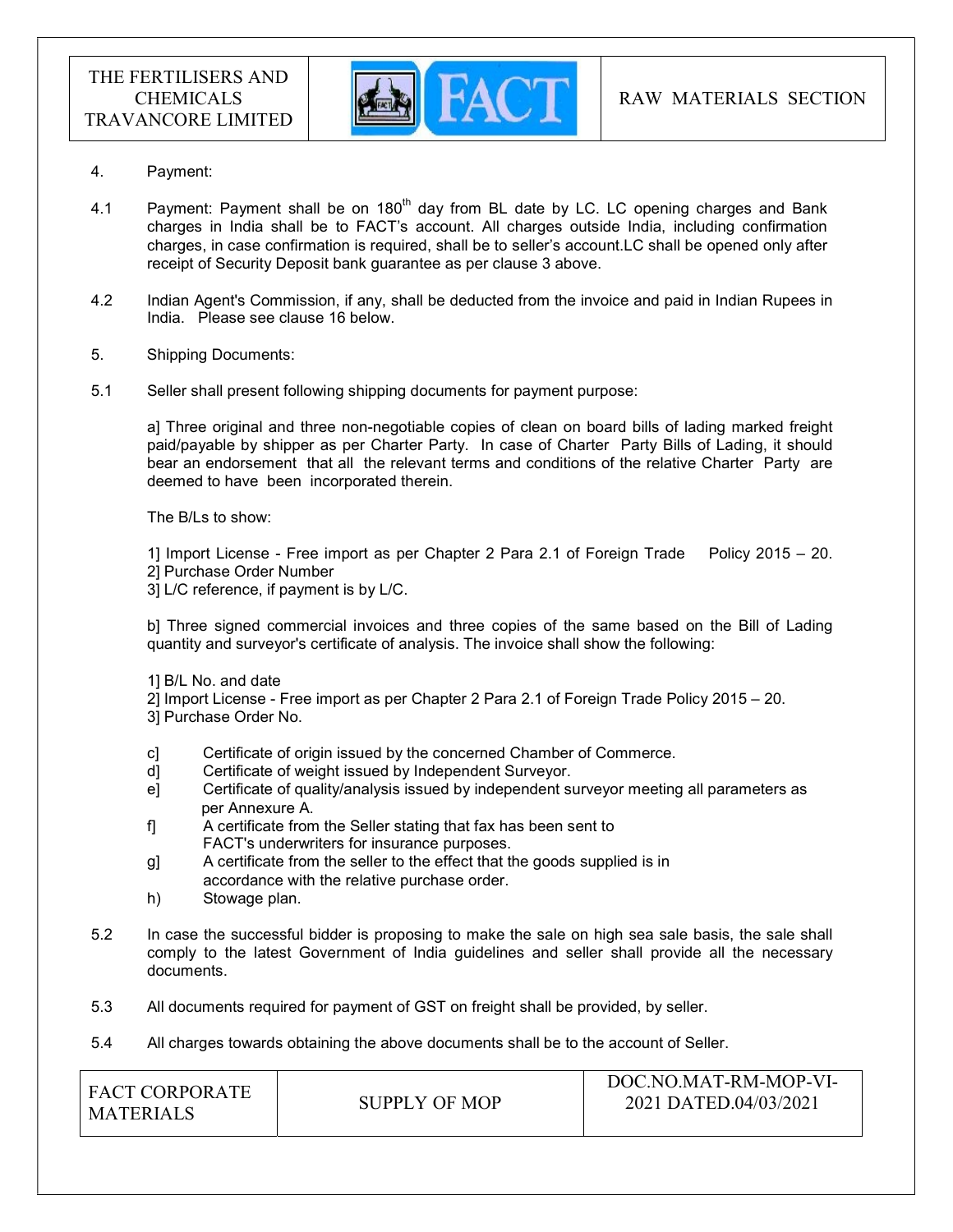

#### 5.5 Routing of shipping documents shall be as follows:

 Copies of Shipping documents (B/L, Invoice etc...) shall be sent by email to smkrishna@factltd.com or faxed within 2 days of loading/sailing of the vessel to:

- 1] FACT MARKETING DIVISION, UDYOGAMANDAL, COCHIN 683 501 [Fax: 91-484-2546934/ 2546831], and [Materials]-RM [Fax: 91-484-2545172],
- 2] GENERAL MANAGER (M) F, FACT LTD, EEC BUILDING, MARKETING DIVISION, UDYOGAMANDAL, COCHIN - 683 501
- 3] DEPUTY GENERAL MANAGER [FINANCE] BILLS (RM), HEAD OFFICE, FACT LTD., UDYOGAMANDAL, COCHIN, KERALA STATE, INDIA – 683 501
- 4] DEPUTY GENERAL MANAGER (MATERIALS)-RM, FACT LTD, PD ADMIN BUILDING, FACT LTD., UDYOGAMANDAL, COCHIN – 683 501
- 6. Liquidated damages:

The agreed shipment dates shall be firm and shall be treated as the essence of the contract. Any delay in effecting the shipment shall render the Seller liable for liquidated damages at the rate of 1/2% of the value of the shipment for every week or part thereof delay subject to a maximum of 2% of the value of the shipment. This value shall be either FOB or CFR as per the option exercised by FACT.

- 7. Force Majeure:
- 7.1 If at any time during the existence of this contract if either Seller or FACT is unable to perform in whole or in part any obligation under this contract because of war, hostility, civil commotions, sabotage, quarantine restrictions, Acts of God and Acts of Govt. [including but not restricted to prohibition of exports or imports], fires, floods, explosions, epidemics, strikes, embargoes, then the date of execution of contract shall be rescheduled after considering FACT's production requirements, ullage, market conditions, prices, etc.
- 7.2 Any waiver/extension of time in respect of the delivery of any installment or part of the goods occasioned due to reasons in (i) above, shall not be deemed to be waiver/extension of time in respect of the remaining deliveries.
- 7.3 If operation of such circumstances exceeds three months, each party shall have the right to refuse further performance of the contract in which case neither Seller nor FACT shall have the right to claim damages.
- 7.4 The Seller and/or FACT who is unable to fulfill their obligations under the contract shall within 15 days of occurrence of any of the causes mentioned in this clause inform the other party, of the existence and termination of the circumstances preventing the performance of the Contract. Certificate issued by local Chamber of Commerce in the country of the Seller or FACT shall be sufficient proof of the existence of the above circumstances and their duration.

| LEACT CORPORATE<br><b>MATERIALS</b> | SUPPLY OF MOP | DOC.NO.MAT-RM-MOP-VI-<br>2021 DATED.04/03/2021 |
|-------------------------------------|---------------|------------------------------------------------|
|-------------------------------------|---------------|------------------------------------------------|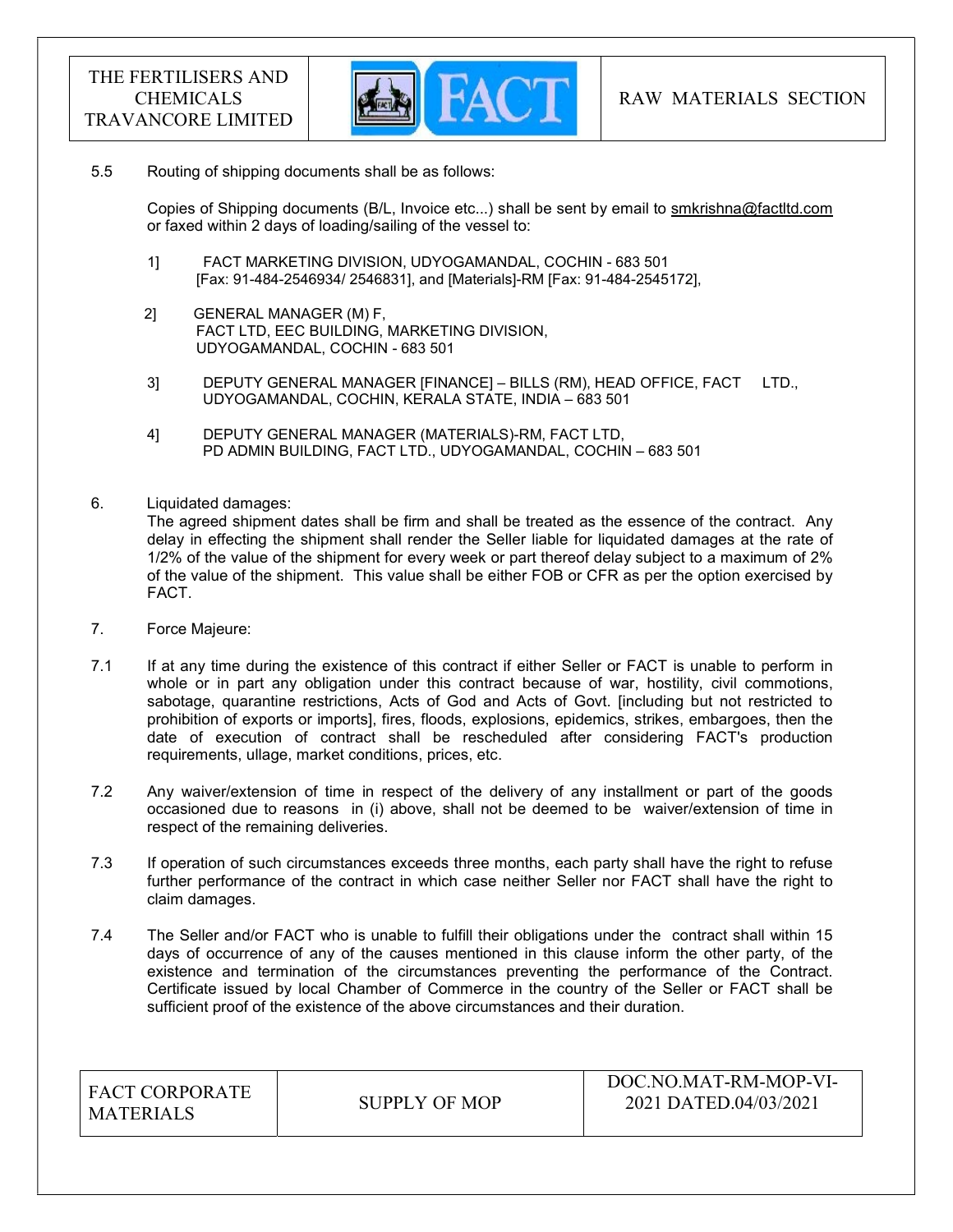

- 7.5 Non-availability of material shall not be an excuse to the Seller for not performing their obligations under the contract.
- 8. Default:

In the event of any default by the Seller in executing the Purchase Order in accordance with the specifications and/or terms and conditions of the Purchase Order, FACT may terminate the Purchase Order without prejudice to any other right, remedy or option FACT may have. In the event of such termination, FACT shall have the right to procure the goods from other sources at the risk and cost of the Seller.

- 9. Determination of quality and quantity:
- 9.1 The supplier shall ensure that the goods shipped conform to the agreed quality and specifications and shall not ship goods which do not conform to the agreed quality and specification.
- 9.2 FACT reserves the right, at its option and cost, to have material inspected before shipment in regard to quality and specifications. The supplier  $/$  shipper shall tender the material for inspection to the agency to be nominated by FACT and shipment shall be effected only after the material is inspected. The supplier / shipper will provide free of cost facilities to the inspection agency at the load port for taking samples.
- 9.3 Irrespective of whether FACT appoints inspection agency or not, it will be obligatory on the part of the supplier to obtain Certificate of Inspection from Internationally reputed Inspection Agency to the effect that material is in accordance with the specifications laid down in the contract. This shall accompany the shipping documents. The inspection fee shall be borne by supplier.
- 9.4 For the purpose of determining quality, the Inspection Agency may at their discretion draw samples of the material at the producing factory as specified in the contract but shall draw samples in all cases in the customary manner during the loading of the vessel with a view to ensure that the material conforms to the contractual specifications. Analysis report should specify the nutrients and other requirements of the contractual specifications. The report shall specify the methods of analysis used, type of sieve used for determination of particle size and also the contract number, the quantity loaded and name of the vessel. A clear inspection note will be released by the Inspection Agency only if they are satisfied that the cargo meets contractual specifications.
- 9.5 Sample shall be drawn by Central Fertilizer Quality Control Laboratory in India or any other lab nominated by Govt. of India /respective state for the purpose. The quality so determined based on analysis done by Central Fertilizer Quality Control Laboratory any other lab nominated by Govt. of India /respective state at discharge port shall be final and binding on supplier.
- 9.6 In case the cargo is not meeting the FCO specifications, the cargo will be rejected. The supplier shall refund cost of material and all the consequential handling and the distribution cost thereof immediately on FACT's first demand failing which penalty  $@$  18% p.a. shall be payable up to the date of actual remittance by the supplier.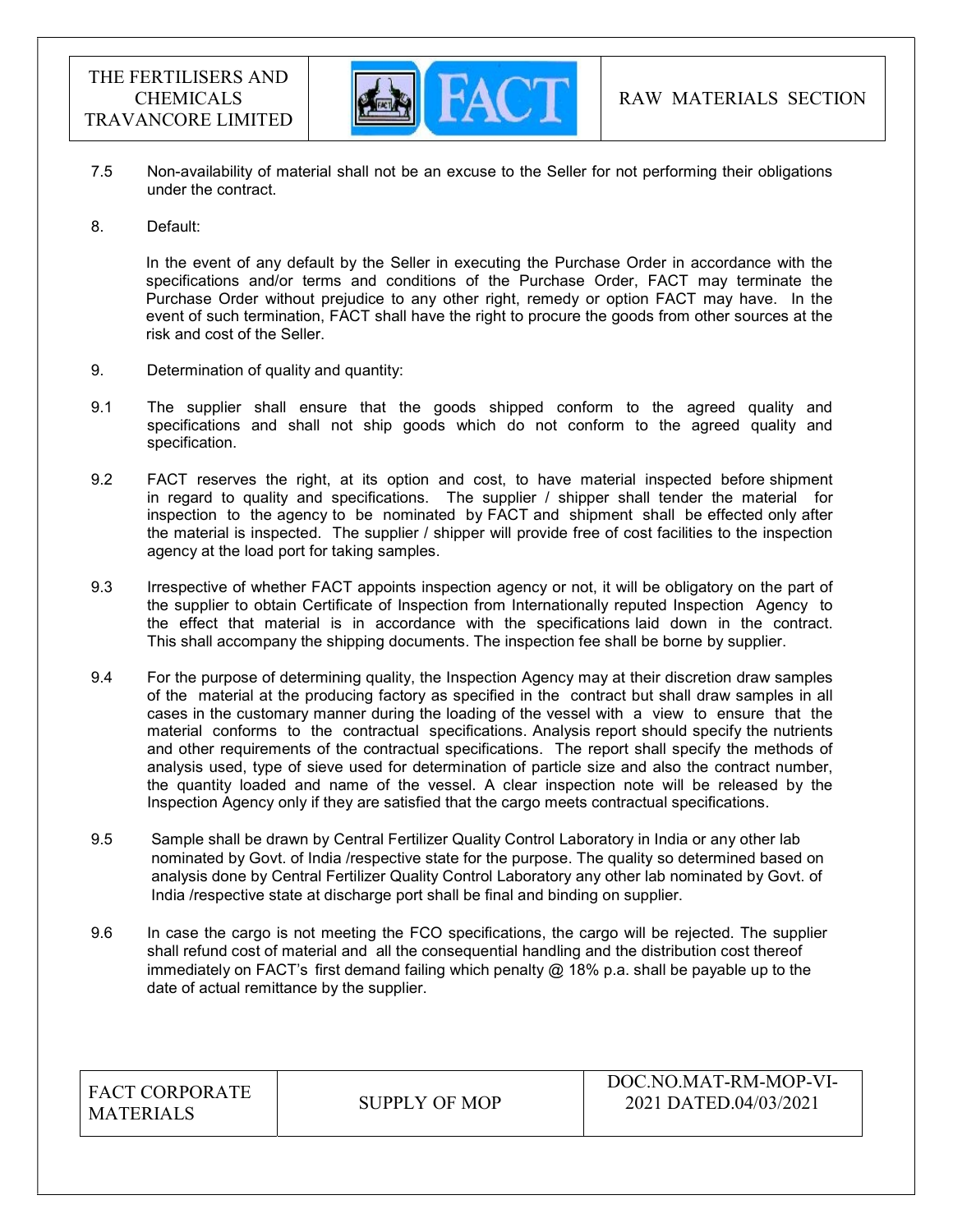

10. Weighment:

 Weighment shall be as determined by draft survey conducted through an independent internationally reputed surveyor/inspection agency appointed by FACT at the port of discharge. The payment shall be based on B/L quantity or drafts survey whichever is less. Quantity declared as damaged cargo shall also be treated as quantity delivered short and shall be treated accordingly. In such cases, supplier shall refund cost of damaged cargo or quantity received short from the B/L quantity based on draft survey at the port of discharge immediately on FACT's first demand failing which penalty @ 18% p.a. shall be payable up to the date of actual remittance by the supplier.

#### 11. Title and Risk

Title to the goods and risk shall pass from Seller to FACT as per INCOTERMS 2000, as amended from time to time.

12. Amendment of the Purchase Order:

Any amendment or modification to this Purchase Order shall be made in writing with the concurrence of the Seller, where required.

13. Law:

:

The governing law for this Purchase Order shall be Indian law. The proper language of the Purchase Order shall be English. The Seller agrees to submit himself to the Jurisdiction of Indian Courts of Law.

- 14. Seller warrants that the goods are free and clear of liens and encumbrances and that he has good and marketable title to the same.
- 15. Arbitration:

If any dispute (s) arises out of or in connection with this contract, or in respect of any defined legal relationship associated therewith or derived therefrom, the parties agree to submit the disputes to arbitration under the ICADR (International Centre for Alternative Dispute Resolution) Arbitration Rules 1996. The authority to appoint the arbitrator shall be the International Centre for Alternative Dispute Resolution. The number of Arbitrator shall be one and the language of the arbitration proceedings shall be English. The place of arbitration proceedings shall be Ernakulam in Kerala.

16. Seller's Indian Agent:

The Seller shall disclose the name and address of his Indian agent/representative along with following information.

- 16.1 Indian Agent's registration Nos. and their permanent income tax account number.
- 16.2 Amount and nature of commission/remuneration.

| <b>FACT CORPORATE</b><br>MATERIALS | SUPPLY OF MOP | DOC.NO.MAT-RM-MOP-VI-<br>2021 DATED.04/03/2021 |
|------------------------------------|---------------|------------------------------------------------|
|                                    |               |                                                |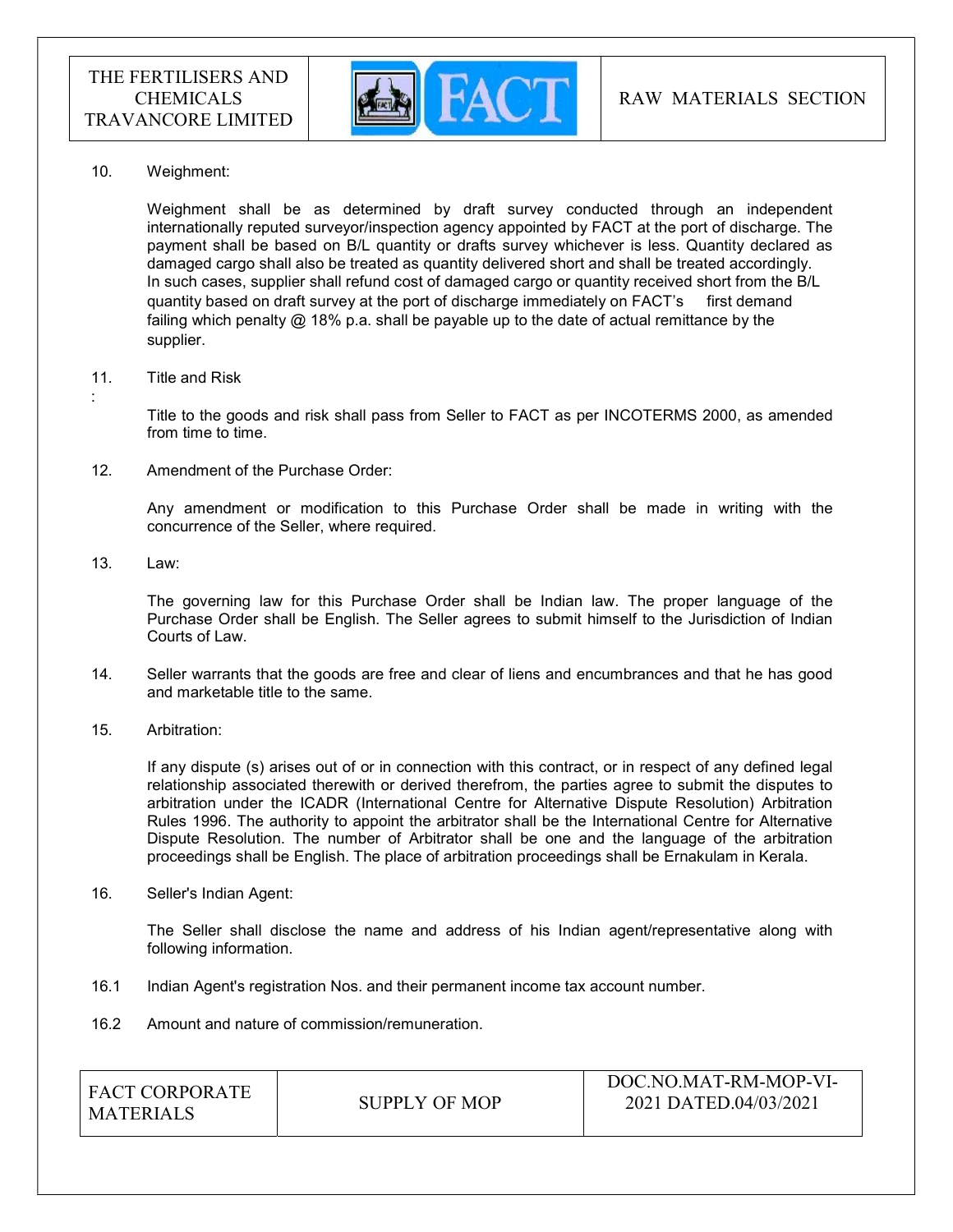

- 16.3 A copy of terms and conditions of the appointment of the Indian agent including the commission being paid to them shall be furnished along with the bid. In case the Seller has no agent in India, the Seller shall certify that they have no agents in India and that no remuneration is to be paid to any Indian Party. If the seller does not indicate the name of his agent or representative in India, and the amount of commission payable to him in the offer, it will be assumed that no agents' commission is involved.
- 16.4 FACT shall deduct the Indian agent's commission, if applicable from the value of the Seller's invoice and pay to the Indian Agent in equivalent Indian rupees (rate of exchange being the rate at which payment was made to Seller) by cheque, as per the agreed payment terms. In case the Indian Agents are foreign controlled company as defined under section 28 of the Foreign Exchange Regulation Act, 1973 or any other act as in force, certificate/permission from Reserve Bank of India/Government of India as the case may be that they are entitled to do the agency business and receive commission from buyers should be enclosed along with the bid.
- 16.5 The information required above shall include those agents situated in India who have some other kind of commercial relationships and may not fall within the usual definition of agent. In cases where there is no agent but the Seller has any Indian Branch or subsidiary or a financially interlinked concern, the same shall be intimated to us. This will also include such Indian agents who are paid general retainer fee and may not have any reference to this purchase order.
- 16.6 Should we suffer any loss or penalty because of the failure of the Seller to disclose the details mentioned above about their agents, FACT shall hold the Seller responsible for such loss or penalty and shall be entitled to claim from them damages for breach of the above provisions of the contract and also to resort to such other action which FACT may consider appropriate.
- 17. This Purchase Order is placed by FACT, The Fertilisers and Chemicals Travancore Limited. It is expressly made clear that the Government of India is not a party to this Purchase Order and has no liabilities, obligations or rights on this order.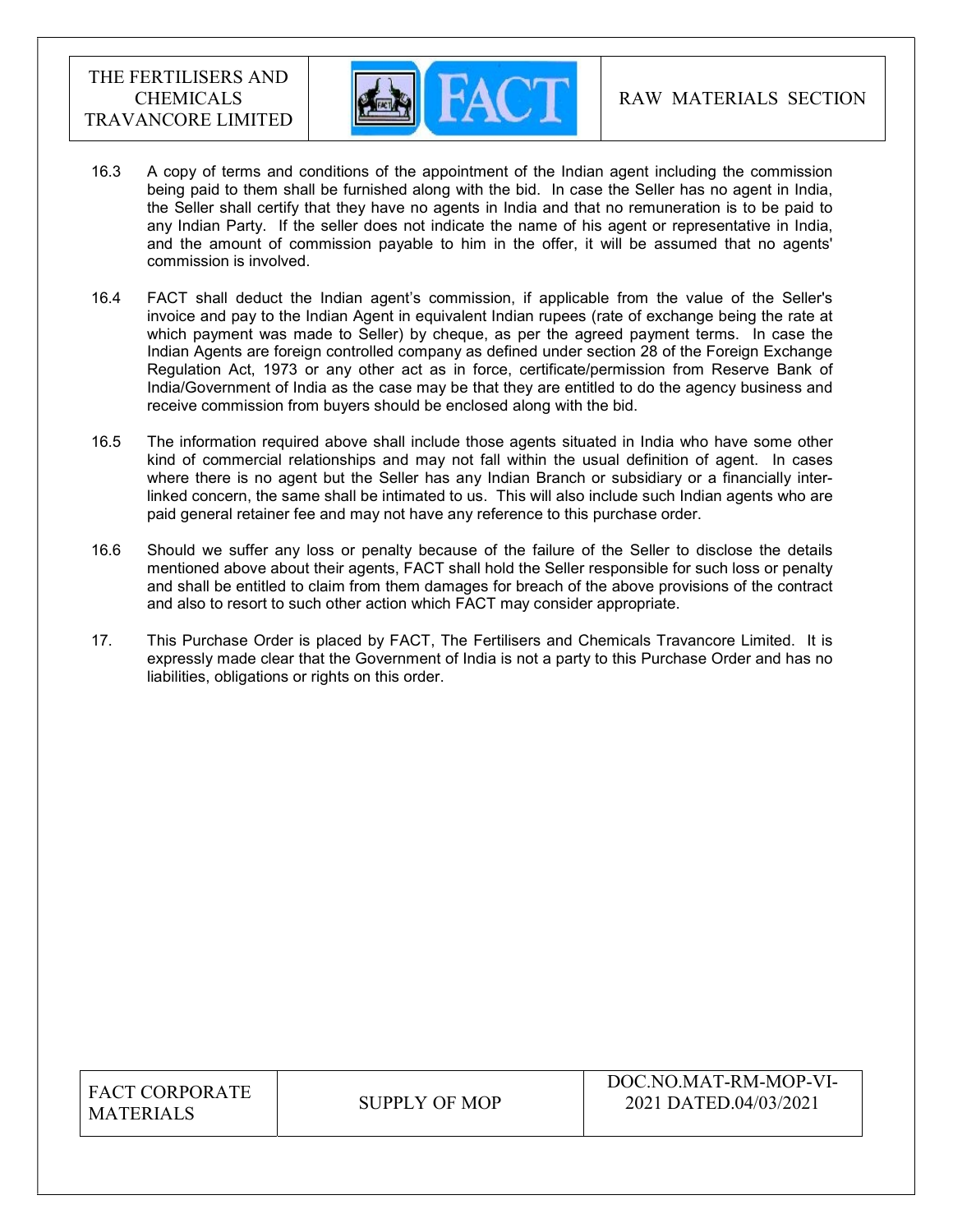

RAW MATERIALS SECTION

#### Annexure-F

#### SHIPMENT TERMS FOR FOB CONTRACT

- 1 FACT undertakes to provide transportation for carriage of the cargo in bulk.
- 2 FOB terms between Seller and their supplier if any shall not apply for contract arising out of this enquiry. It shall be as per FACT's terms only (with agreed variations). Seller shall forward the full loadport details, as well as firm loadport laycan with a spread of not less than 5 days, in conformity with the Purchase Order schedules or as required by FACT for each shipment, in case schedule is not finalised prior to issue of Purchase Order.
- 3 FACT will chart a suitable vessel and seller shall forward their acceptance of such nominated vessel within 24 hrs from the nomination. FACT reserves the right to substitute named vessel after giving prior intimation to the Seller.
- 4 The vessel shall report to the Seller or Seller's agents at the load port and present herself for loading the cargo as per loadport terms and conditions as incorporated in the Charter Party.
- 5 Insurance: FACT shall arrange to insure the cargo. On completion of loading, sailing details such as quantity, B/L No. and date, load port, ETA Tuticorin shall be sent by email to nikhilkumar@factltd.com / kennedy@factltd.com or faxed to Deputy General Manager[Materials]-RM [Fax:91-484-2545172], Assistant General Manager [Finance & Accounts] [Fax: 91- 484 - 2545039] and our under writers, details to be intimated later.
- 6 All claims at the loadport like demurrage, despatch, dead freight, etc, shall be settled directly between the Seller and the vessel owner. Suitable provision shall be made to this effect in the Charter Party. FACT shall render assistance, if required, to the Seller/Owner in settling such claims.
- 7 Seller shall be liable for any demurrage incurred at the load port on account of any delay in loading outside the permissible laytime. Any delay due to the vessel's condition or breakdown or inability of the vessel's facility to load cargo within the time allowed, shall not count as used laytime. If cargo is not available after ship has arrived in the port of loading according to schedule, the tenderer shall be responsible for the costs and demurrage of the vessel, and dead freight, if any due to incomplete loading because of the un-readiness of either part or whole of the goods when the vessel has been in port at due time, and the notice of readiness has been served and accepted.
- 8. Port charges, quay dues and similar dues on ship to owner's account. Supplier to pay all dues, taxes and duties on the cargo in the country of origin.
- 9. The cargo shall be loaded by supplier / shipper free of expenses and risk to the vessel but under the supervision of Master
- 10. All other terms and conditions not indicated in these shipment terms shall be as per the Terms and Conditions of the Order and the relevant Charter Party.

| <b>FACT CORPORATE</b><br>MATERIALS | SUPPLY OF MOP | DOC.NO.MAT-RM-MOP-VI-<br>2021 DATED.04/03/2021 |
|------------------------------------|---------------|------------------------------------------------|
|                                    |               |                                                |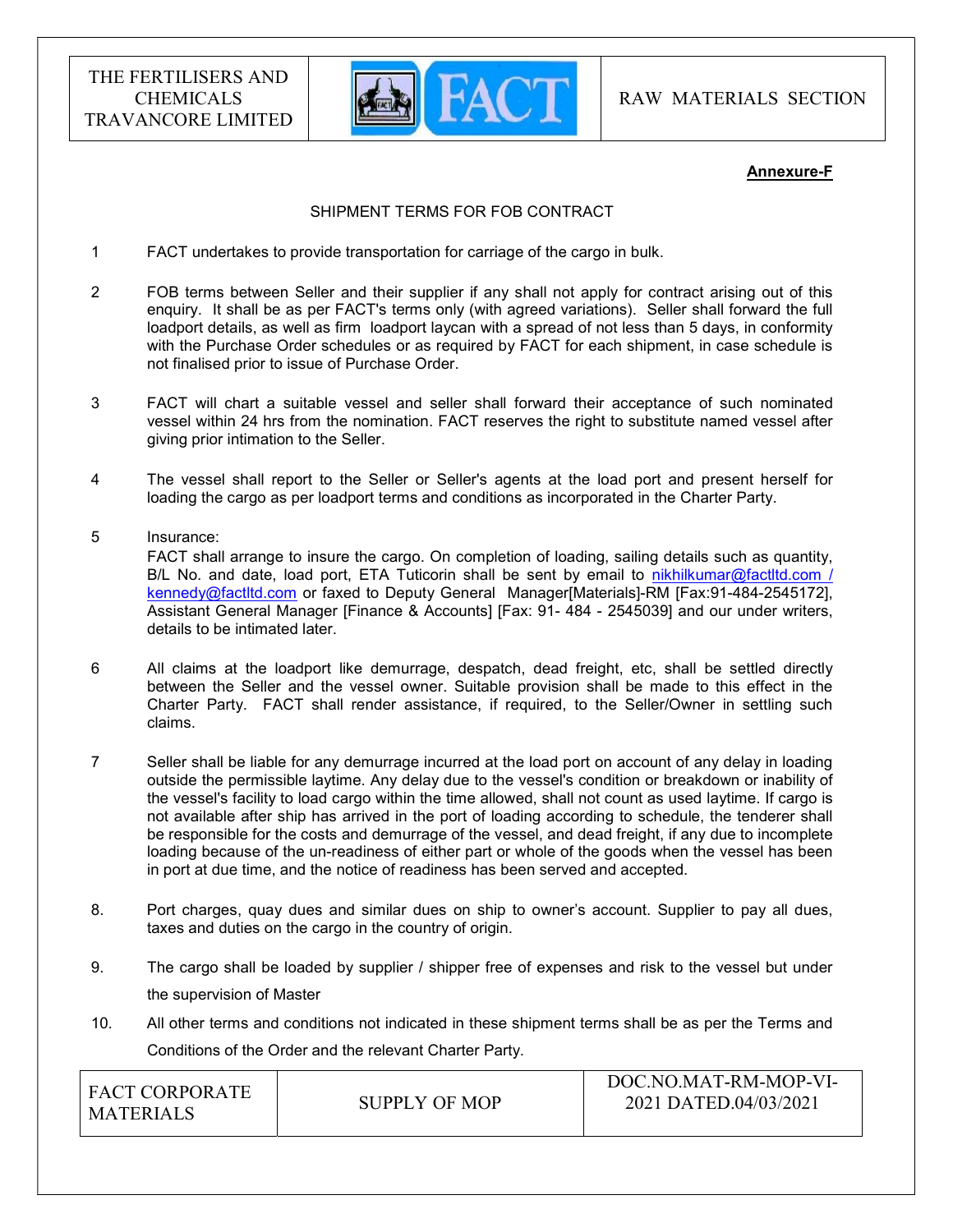

RAW MATERIALS SECTION

#### Annexure-G

#### SHIPMENT TERMS FOR CFR CONTRACT

- 1 FACT can declare CFR option only after getting NOC from Transchart, Ministry of Surface Transport, New Delhi. Seller shall provide at his own expense proper transportation for carriage of the cargo in transit subject to Government of India policy directives in this regard. Indian flag vessels to be accorded first right to refusal. Seller shall forward C/P on finalisation of vessel. Freight shall be pre-paid.
- 2. Vessel nominated shall conform to ISM code/Grain code for safe operations and pollution prevention and other statutory requirements of Indian/International Maritime Authorities, applicable for carriage of Fertiliser as relevant. The necessary clearance from port authorities on account of Age/Class/Flag to be obtained by suppliers/vessel owners. Non-compliance or lack of necessary supporting documents to show compliance with the above and consequent damages, if any, shall be to Seller's account.

 As per Shipping Development Circular issued by DG Shipping, cargo vessels visiting an Indian Port on the West Coast or plying in the Indian territorial waters in the Arabian Sea or the Indian EEZ during the period of foul weather (being 1st June to 31st August), shall be less than 25 years of age. In case the ship chartered by the supplier is 20 years or more of age, the shipping agents of the suppliers shall obtain necessary clearance from the authorities and the time taken to obtain such clearance shall be to ship owners' / suppliers' account and the same shall be excluded while calculating the lay time.

3 Discharge rate :

 Tuticorin: 5000 MT PWWD SHEX EIU. In SHEXEIU, "H" standing for "Holiday" shall mean the holidays declared by the Tuticorin Port Trust.

- 4 Demurrage Rate and Despatch Rate: Shall be indicated by Seller while nominating the vessel. [Despatch rate shall not be less than half of the demurrage rate]
- 5 Discharge Port : 1/2 SB Tuticorin. Cost of shifting between berths including bunker fuel used shall not be borne by FACT and time used in shifting shall not be counted as laytime or time on demurrage. Deviation will be suitably loaded for evaluation.
- 6 Arrival draft at Tuticorin: Maximum 10.7 meter.

 In case arrival draft exceeds permissible draft, lightening to be arranged by Seller at their own risk and cost including time lost. It shall be Seller's responsibility to ensure that the vessel arrives with the permissible/available draft at Tuticorin/ whichever is less.

(a) The vessel shall give free use of all available gear for discharging as also lights for night work on board. Seller shall allow free use of gear, winches and derricks. If all gear's are not available, discharge rate to be reduced proportionately.

| I FACT CORPORATE<br>MATERIALS | SUPPLY OF MOP | DOC.NO.MAT-RM-MOP-VI-<br>2021 DATED.04/03/2021 |
|-------------------------------|---------------|------------------------------------------------|
|                               |               |                                                |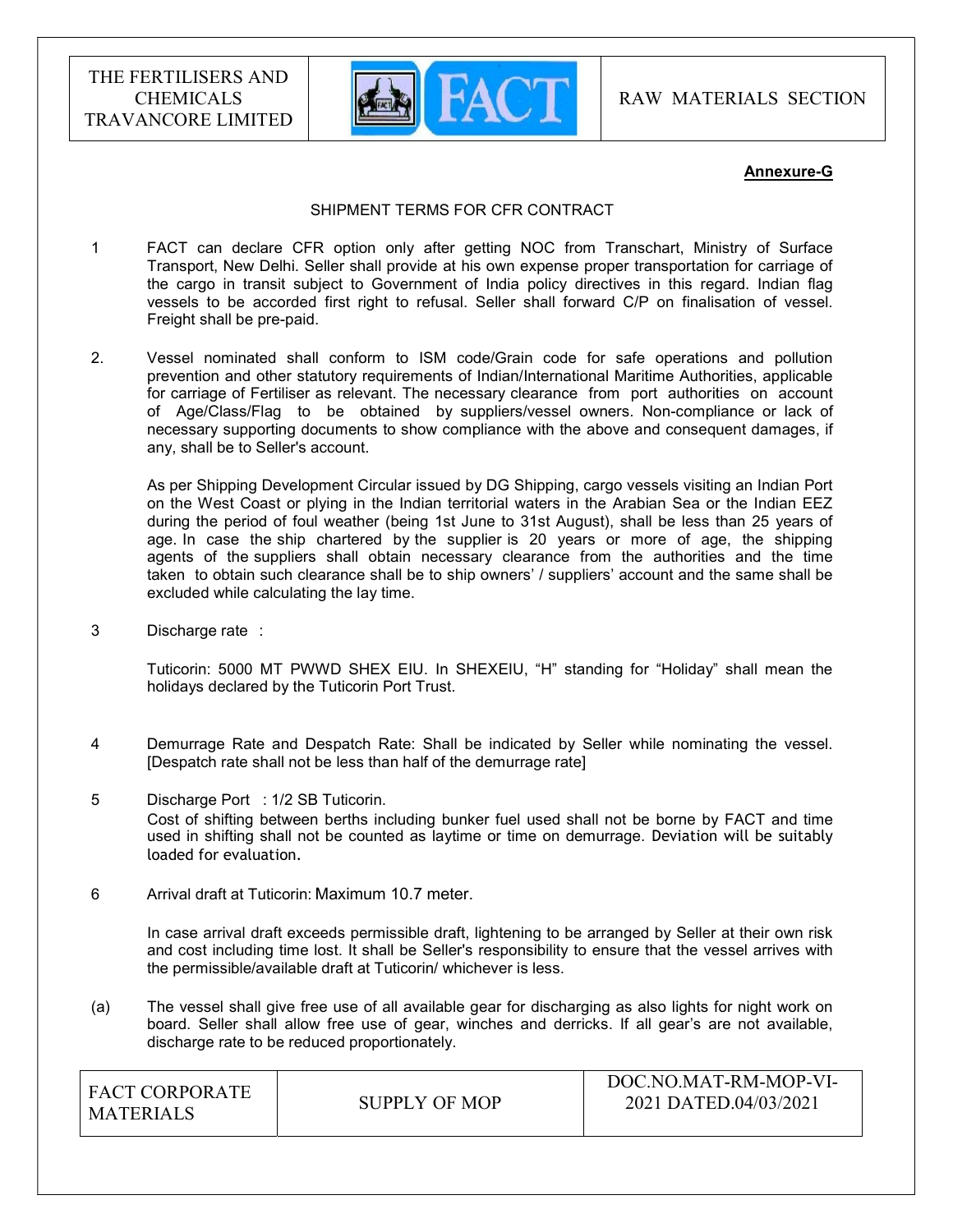

- (b) Cost of opening and closing of hatches shall be to ship owners / supplier's account and time used not to count as lay time.
- (c) Overtime to the account of party ordering the same. Officers" / Crews" overtime to be always for supplier's / ship owner's account.
- (d) Time consumed by the vessel in moving from the discharge port / anchorage to anchorage / discharging berth will not count as lay time.
- (e) All expenses and costs arising from the failure of the machines/equipments of the vessel, or if the vessel is pulled out from the berth on account of safety reasons by the port to be on the account of sellers.
- 7 The following vessel details shall be furnished by Seller while nominating vessel, by email to smkrishna@factltd.com or Fax [91-484-2546934 / 2546831] addressed to General Manager [M] F.
	-
	- i] Flag<br>ii] Clas Classification
	- iii] Year of built
	- iv] GRT/NRT, LOA & Draft
	- v] Registered owners
	- vi] Operators
	- vii] Charterers
	- viii] P&I club
	- ix] Hull U/W & terms of cover
	- x] Particulars of performance of vessel's last 2 voyages.
	- xi] Agents at load port and discharge port.
	- xii] Demurrage and despatch rates.
- 8 Expected loading days and arrival date at Tuticorin shall be intimated to FACT for each shipment while nominating the vessel in conformity with the Purchase Order.
- 9 Insurance:

 The vessel chartered by Seller shall not be more than 15 [Fifteen] years in age and shall be of the highest Lloyd's or equivalent classification, failing which Seller shall be liable for any additional insurance premium paid or payable by us. Any extra insurance and customs duty thereon due to age/class/flag/GIC non-approval of vessel shall be to Seller's account. Same shall be deducted from the Seller's bills. War risk premium for vessel and crew bonus, if any payable to vessel owners as per C/P for calling at nominated load port is to be borne by Seller.

- 10 On completion of loading, sailing details such as quantity, B/L No. and date, loadport, ETA Tuticorin and value shall be sent by email to smkrishna@factltd.com or faxed to General Manager [M]F[Fax: 91-484-2546934/ 2546831], Deputy General Manager Finance[Bills] [Fax: 91- 484 - 2545039] and FACT's under writers, details will be intimated later.
- 11 Seller shall obtain, from the carrier at his own expense on board shipped, Ocean Bill of Lading, clean and transferable in the name of FACT, dealing only with the cargo as per the Purchase Order to Tuticorin, India and courier the copies of the Shipping documents.

| <b>FACT CORPORATE</b><br><b>MATERIALS</b> | SUPPLY OF MOP | DOC.NO.MAT-RM-MOP-VI-<br>2021 DATED.04/03/2021 |
|-------------------------------------------|---------------|------------------------------------------------|
|-------------------------------------------|---------------|------------------------------------------------|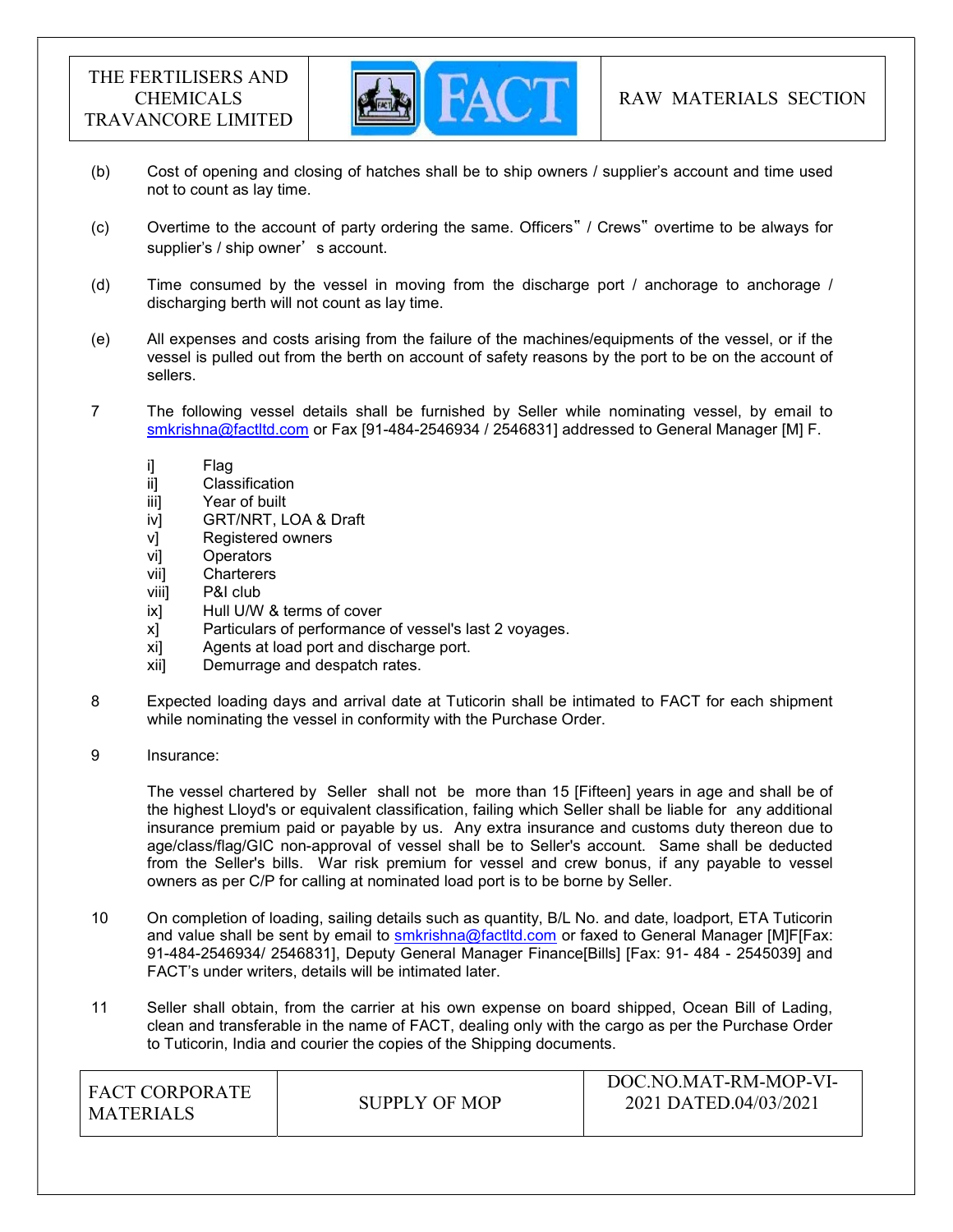

- 12 The sailing progress of vessel shall be reported to General Manager [M] F by email to smkrishna@factltd.com or by fax [91-484-2546934/ 2546831] at least 72 hours before arrival, stating the anticipated hour of arrival. Similar notice shall be given at least 48 hours, 36 hours and 24 hours in advance of the ETA of vessel and thereafter any change every 1 hour.
- 13 Lay time: Based on discharge rate of 5000 MT PWWD SHEX EIU. In SHEXEIU, "H" standing for "Holiday" shall mean the holidays declared by the Tuticorin Port Trust.

 N.O.R. time: NOR shall be tendered during official working hours only, i.e. between 09:30 hrs to 17:00 hrs from Monday to Friday and 09:30 hrs to 12:00 hrs on Saturday.

 Laytime shall commence only 24 hours after the receipt and acceptance of Notice of Readiness [N.O.R.] as above and shall end on completion of discharge.

 Time shall not be counted between 12.00 noon on Saturday and 8.00 a.m. on Monday and not between 5.00 p.m. (Noon if Saturday) on the last working day preceding a local and legal holiday and 8.00 a.m. on the first working day thereafter even if used, unless the vessel is already on demurrage. Receivers have the right to work during excepted period such time used not to count as lay time.

 If the port authorities prohibit discharging during night time, time so lost shall not count as used laytime.

- 14 Berthing delay on account of any reason over which FACT has no control including but not limited to tide not being available or other such natural causes, vessel missing the last pilot of the day, etc., shall not be included in laytime.
- 15 Any delay in commencing discharge on account of delay in obtaining the free pratique customs clearance, immigration, etc., by the vessel's agents and any port charges on this account shall not be to FACT's account.
- 16 If the vessel is unable to complete unloading within the allowable laytime, due to any cause attributable to FACT, FACT shall pay to Seller demurrage at the rate agreed to or as per C/P whichever is lower. Despatch rate shall not be less than half of the demurrage rate. Demurrage/despatch shall be settled within 30 days of mutual acceptance of laytime statement.
- 17 If, however, demurrage is incurred at the port of discharge by any reason over which FACT have no control including but not limited to fire, explosion, storm or by strike, lockout stoppage or restraint of labour by breakdown of machinery or equipment in or about the plant/unloading facilities of FACT or any other force majeure circumstances, no demurrage shall be payable.
- 18 FACT shall not be liable for any demurrage in the event of the vessel coming prior to or after the laydays stipulated by FACT. In case of early arrival, vessel shall be deemed to have given NOR at 9:30 hrs on the first working day of the lay days given by FACT.
- 19 At discharge port, dues on vessel shall be for the Seller's account, but dues on cargo including import duties, taxes and customs duties shall be to FACT's account.

| <b>FACT CORPORATE</b><br><b>MATERIALS</b> | SUPPLY OF MOP | DOC.NO.MAT-RM-MOP-VI-<br>2021 DATED.04/03/2021 |
|-------------------------------------------|---------------|------------------------------------------------|
|-------------------------------------------|---------------|------------------------------------------------|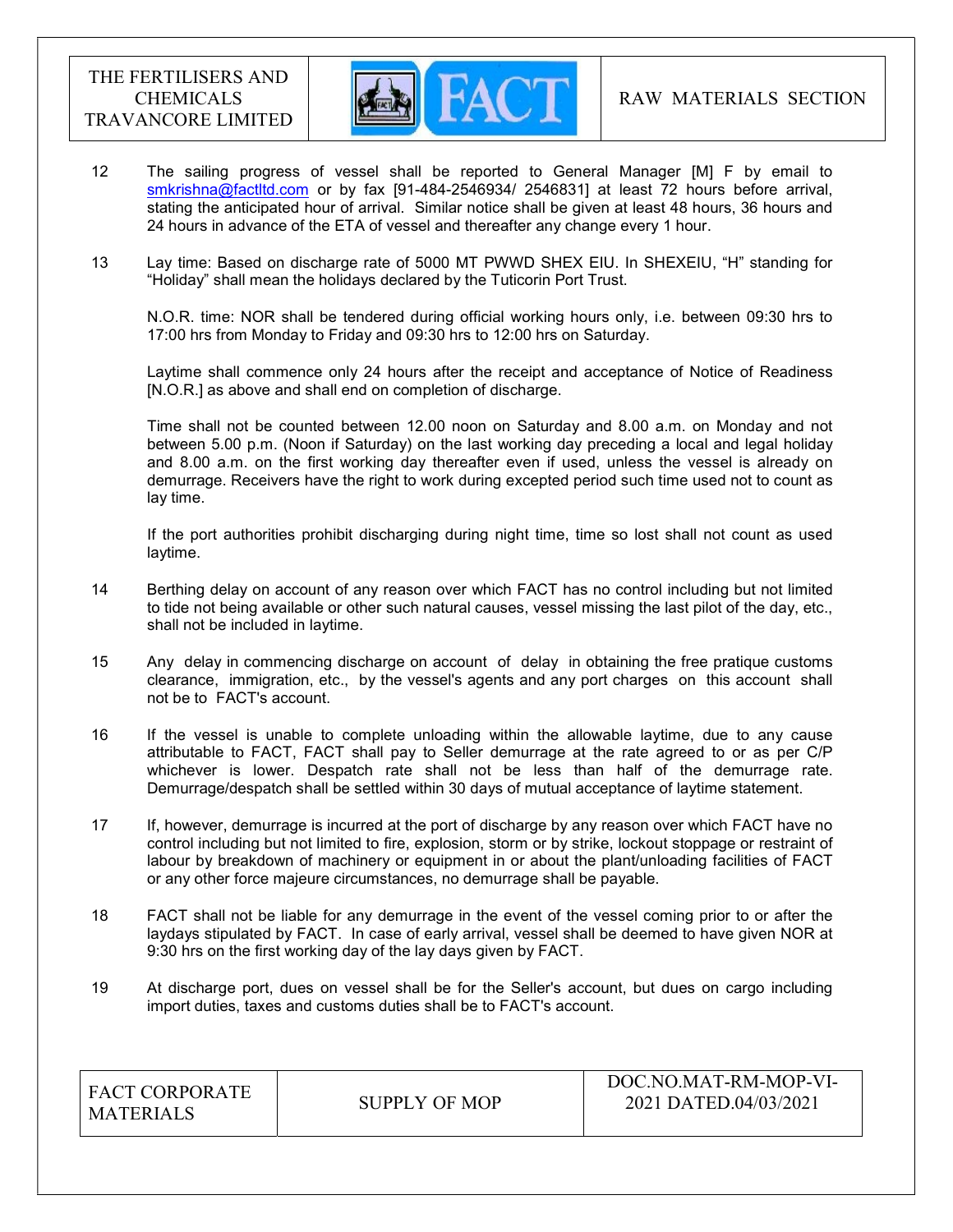

- 20 In case documents are not made available to FACT prior to arrival of vessel, delivery order shall be issued by Seller's/Vessel Owner's agents to FACT's representatives at Tuticorin against ordinary Letter of Indemnity issued by FACT. Freight to be pre-paid. Any delay, damages or costs in obtaining the delivery order for discharging the cargo from vessel owners/agents on account of nonsettlement of dues to owners/port by Seller/Seller's agents or for any reason not attributable to FACT shall be to Seller's account.
- 21 Consignee:

 GENERAL MANAGER (M) F, FACT LTD, EEC BUILDING, MARKETING DIVISION, UDYOGAMANDAL, COCHIN - 683 501

Notify party:

 FACT MARKETING DIVISION, UDYOGAMANDAL, COCHIN - 683 501

-----

- 22 Vessel/crew shall comply with all rules and regulations of Tuticorin Port Trust.
- 23 All other terms and conditions shall be as per relevant charter party. The provisions stipulated in this Purchase Order shall however supercede those of the charter party wherever they are found to be at variance to each other.

| <b>FACT CORPORATE</b> |
|-----------------------|
| <b>MATERIALS</b>      |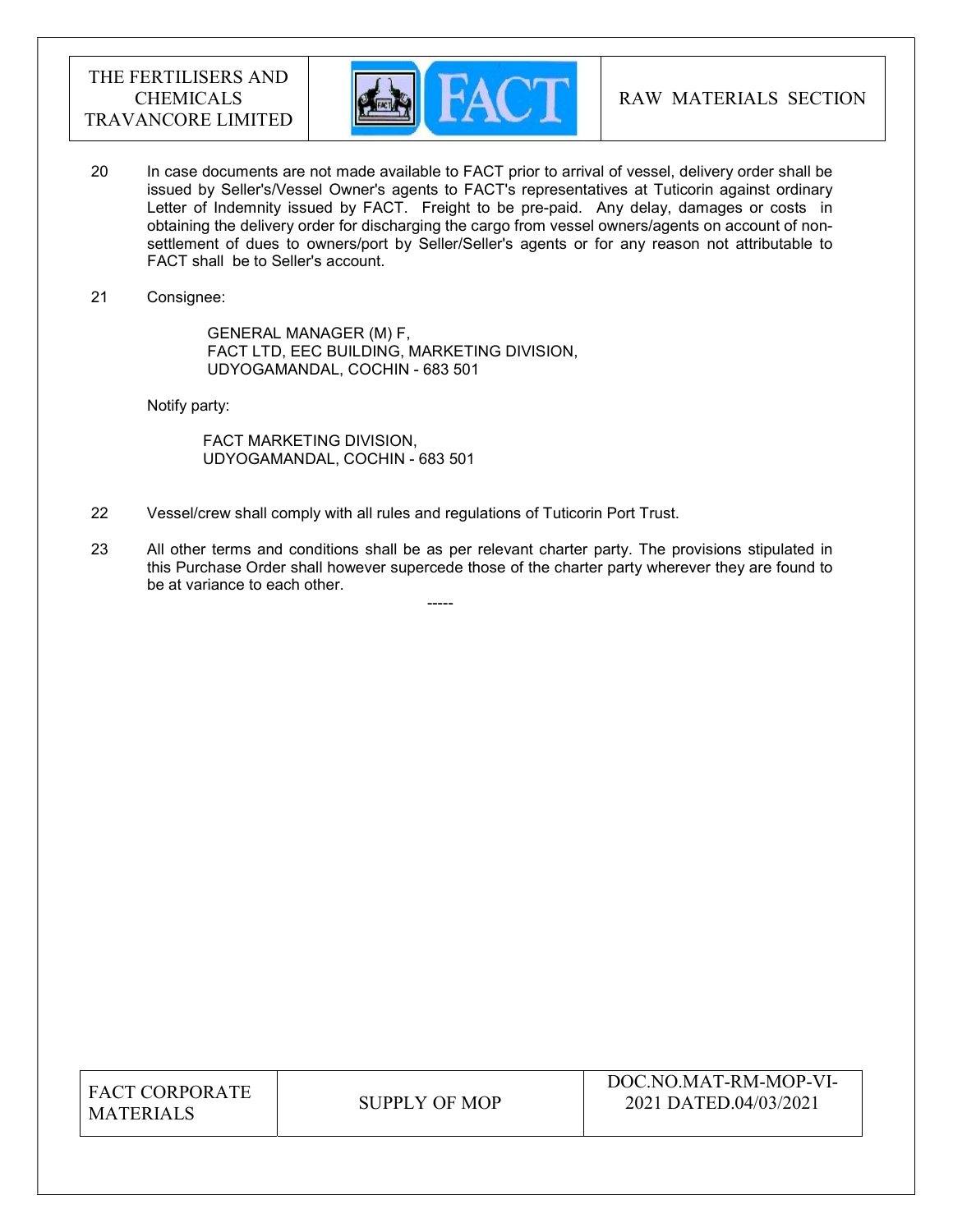

RAW MATERIALS SECTION

#### Annexure - H

# COMPLIANCE STATEMENT

Ref: Enquiry No. MAT-RM–MOP-VI-2021 dated 04/03/2021

We have read and understood all the Enquiry Documents (Enquiry Notice and all Annexures) against your enquiry no. MAT-RM-MOP-VI-2021 dated 04/03/2021 and hereby confirm our acceptance to the same except for the deviations listed below:

| <b>LIST OF DEVIATIONS</b> |             |                               |  |
|---------------------------|-------------|-------------------------------|--|
| Document/<br>Clause No.   | Description | <b>Reasons for Deviations</b> |  |
|                           |             |                               |  |
|                           |             |                               |  |
|                           |             |                               |  |
|                           |             |                               |  |
|                           |             |                               |  |
|                           |             |                               |  |
|                           |             |                               |  |
|                           |             |                               |  |
|                           |             |                               |  |

Name of Vendor:

Name & Designation of Authorized Signatory:

Seal & Signature:

Date:

| I FACT CORPORATE<br>I MATERIALS | SUPPLY OF MOP | DOC.NO.MAT-RM-MOP-VI-<br>2021 DATED.04/03/2021 |
|---------------------------------|---------------|------------------------------------------------|
|                                 |               |                                                |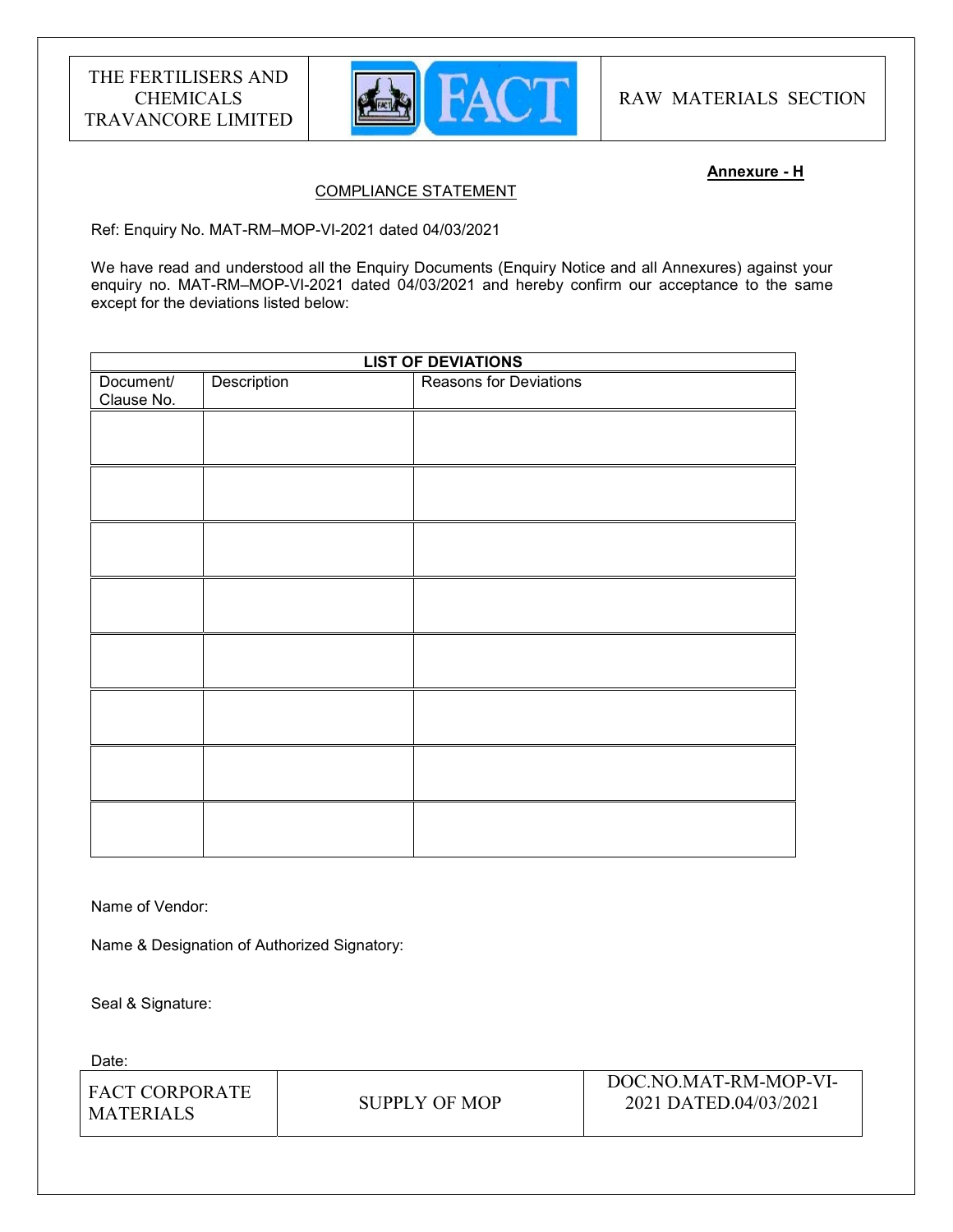

#### Annexure- J

Enquiry No. MAT-RM–MOP-VI-2021 dated 04/03/2021

# (UN-PRICED COPY OF PRICE BID)

| SI. No | Price elements                        | Whether Quoted or Not  |
|--------|---------------------------------------|------------------------|
|        | FOB 180 days Price                    | Quoted / Not quoted    |
| 2      | CFR 180 days Price                    | Quoted / Not quoted    |
| 3      | Franchise discount                    | Quoted / Not quoted    |
| 4      | <b>Other Discounts</b>                | Quoted / Not quoted    |
| 5      | Arrival at Tuticorin of 1st shipment: | During<br>Not quoted   |
| 6      | Arrival at Tuticorin of 2nd shipment: | During<br>/ Not quoted |

Offer is valid till:

Name of Bidder:

Signature of Authorized Signatory

Date: Place: Seal: Seal: Seal: Seal: Seal: Seal: Seal: Seal: Seal: Seal: Seal: Seal: Seal: Seal: Seal: Seal: Seal: Seal: Seal: Seal: Seal: Seal: Seal: Seal: Seal: Seal: Seal: Seal: Seal: Seal: Seal: Seal: Seal: Seal: Seal: Seal:

Note:

FACT CORPORATE MATERIALS SUPPLY OF MOP

DOC.NO.MAT-RM-MOP-VI-2021 DATED.04/03/2021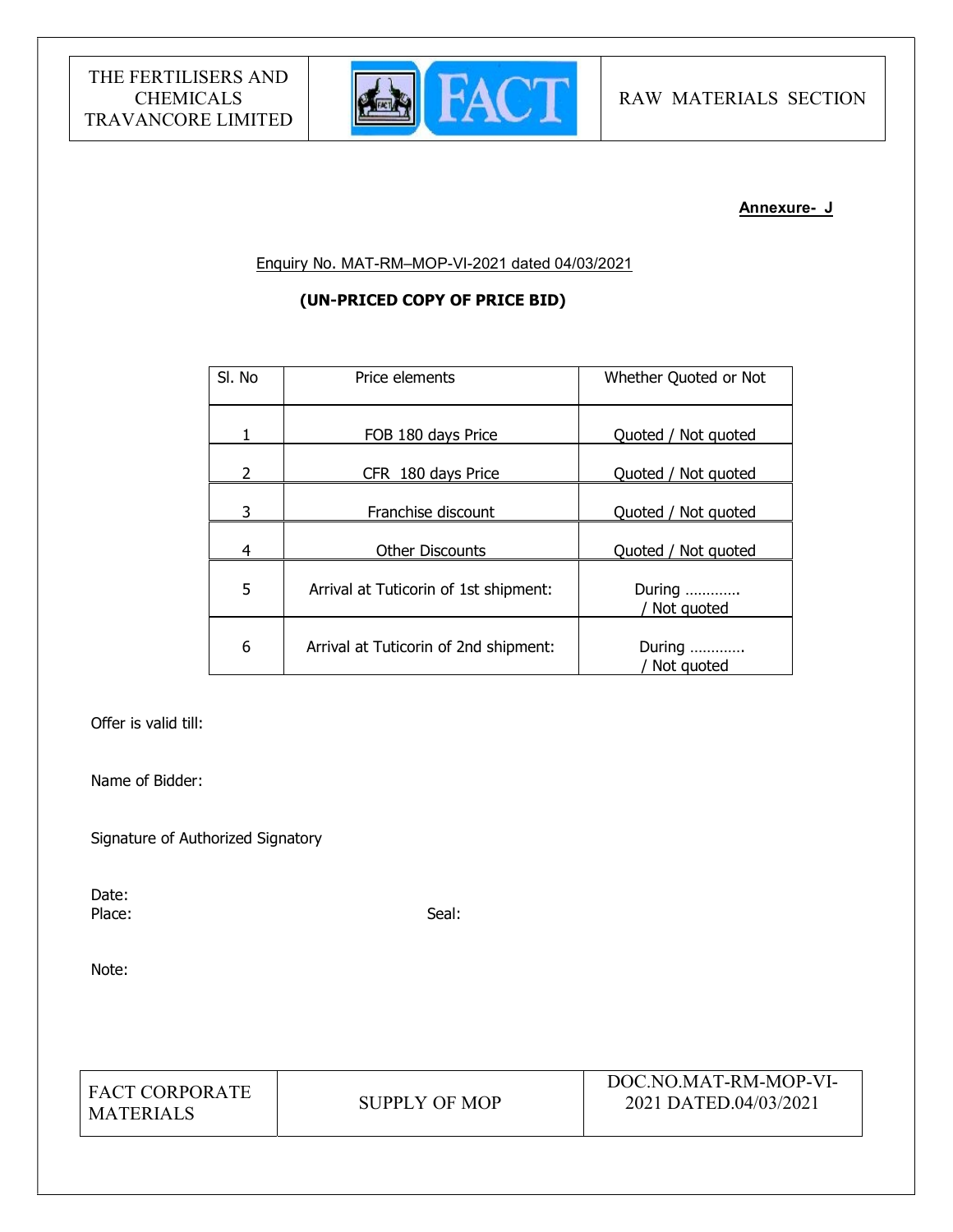

# Annexure - K

#### Enquiry No. MAT-RM–MOP-VI-2021 dated 04/03/2021

# Part B- Price Bid

| SI. No        | Price elements                        | Quote                  |  |
|---------------|---------------------------------------|------------------------|--|
| 1             | FOB 180 days Price                    | USD  Per MT            |  |
| $\mathcal{P}$ | CFR 180 days Price                    | USD  Per MT            |  |
| 3             | Franchise discount                    | USD  Per MT            |  |
| 4             | <b>Other Discounts</b>                | USDPer MT              |  |
| 5             | Arrival at Tuticorin of 1st shipment: | During<br>Not quoted   |  |
| 6             | Arrival at Tuticorin of 2nd shipment: | During<br>/ Not quoted |  |

Offer is valid till:

Name of Bidder:

Signature of Authorized Signatory

Date: Place: Seal: Seal: Seal: Seal: Seal: Seal: Seal: Seal: Seal: Seal: Seal: Seal: Seal: Seal: Seal: Seal: Seal: Seal: Seal: Seal: Seal: Seal: Seal: Seal: Seal: Seal: Seal: Seal: Seal: Seal: Seal: Seal: Seal: Seal: Seal: Seal:

Note:

FACT CORPORATE MATERIALS SUPPLY OF MOP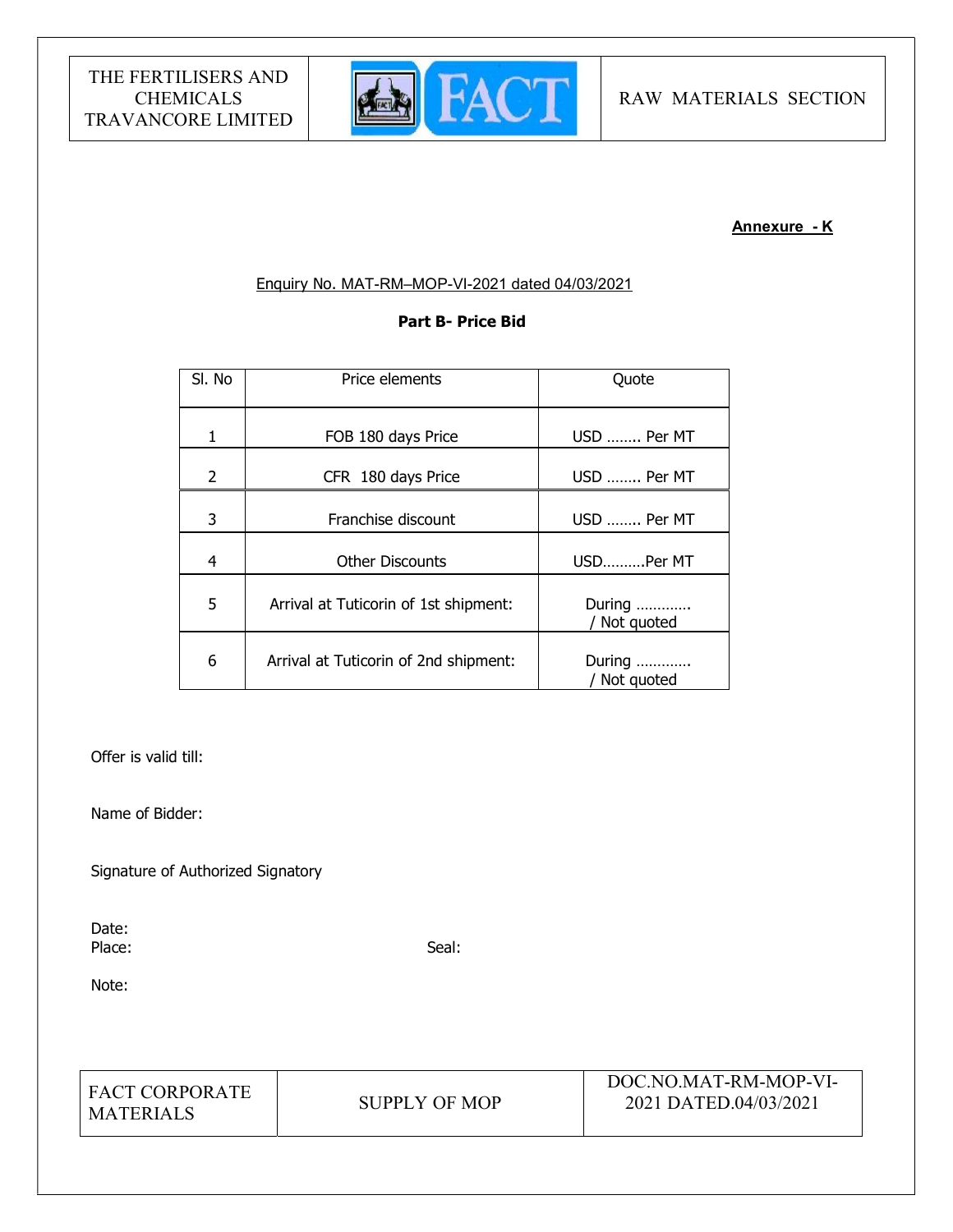

# Annexure - L

# LIST OF FACT APPROVED BANKERS FOR BANK GUARANTEE:

Ref: Enquiry No. MAT-RM–MOP-VI-2021 dated 04/03/2021

Please note that all bank guarantees against the above referred enquiry shall be issued and confirmed by the banks approved by FACT. The list of banks approved by FACT is attached.

#### A) STATE BANK OF INDIA

1. State Bank of India,

#### B) NATIONALISED BANKS:

- 1. Allahad Bank,
- 2. Andhra Bank,
- 3. Bank of Baroda,
- 4. Bank of India,
- 5. Bank of Maharashtra,
- 6. Canara Bank,
- 7. Central Bank of India,
- 8. Corporation Bank,
- 9. Dena Bank,
- 10. Indian Bank,
- 11. Indian Overseas Bank,
- 12. Oriental Bank of Commerce,
- 13. Punjab & Sind Bank,
- 14. Punjab National Bank,
- 15. Syndicate Bank,
- 16. UCO Bank,
- 17. Union Bank of India,
- 18. United Bank of India,
- 19. Vijaya Bank.

C) OTHER BANKS:

1. Bank of Rajasthan Limited,

| <b>FACT CORPORATE</b> |  |
|-----------------------|--|
| <b>MATERIALS</b>      |  |

SUPPLY OF MOP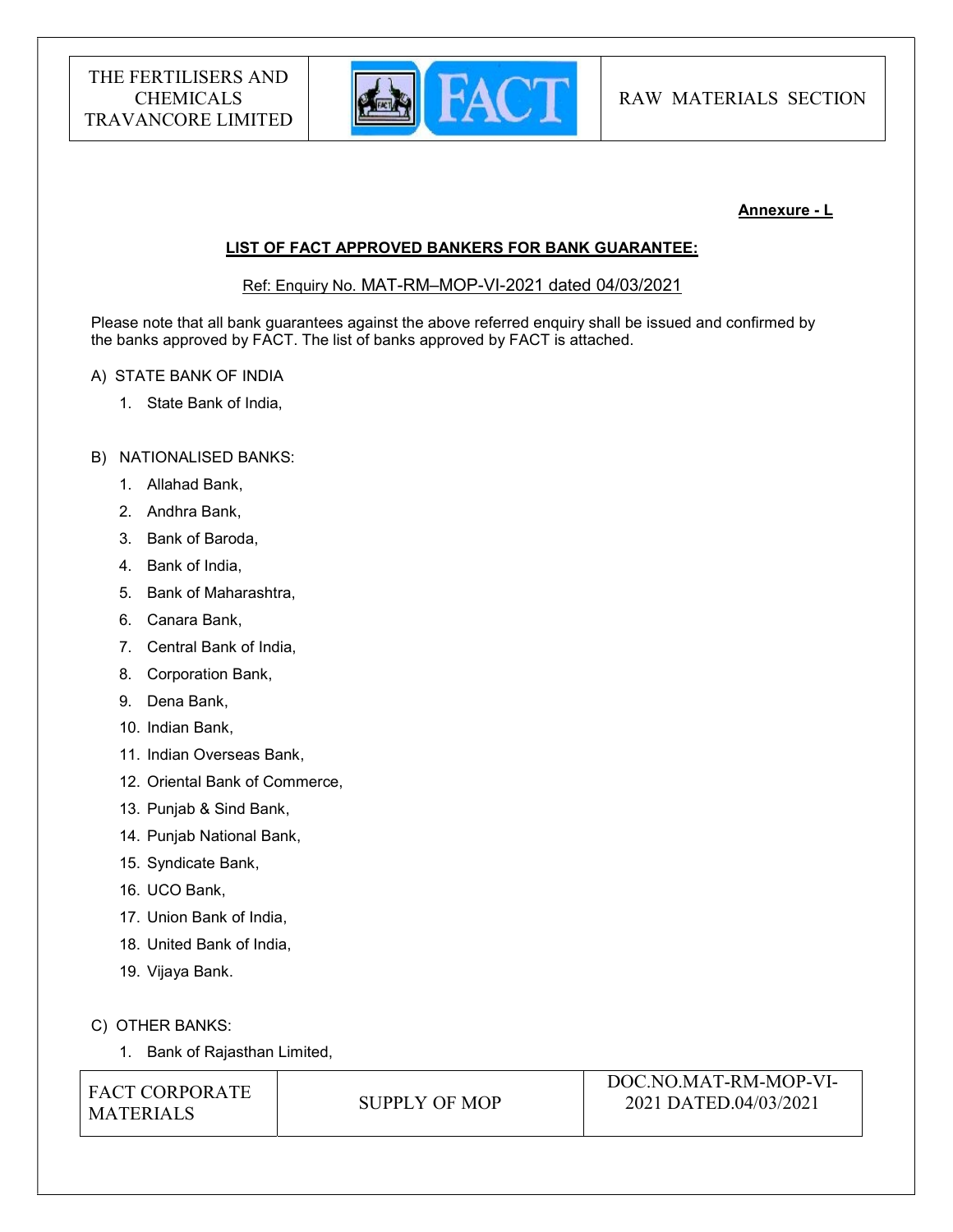

# RAW MATERIALS SECTION

- 2. Catholic Syrian Bank Limited
- 3. Kotak Mahindra bank Ltd.,
- 4. South Indian Bank Ltd.,
- 5. Tamilnad Merchantile Bank Ltd.,
- 6. The Federal Bank Ltd.,
- 7. The Jammu & Kashmir bank Limited,
- 8. The Karnatka Bank Limited,
- 9. SBER Bank

# D) FOREIGN BANKS:

- 1. ABN AMRO Bank N.V.,
- 2. American Express Bank Limited,
- 3. Bank of American National Trust & Saving Association,
- 4. Bank of Tokyo Limited,
- 5. Barclays Bank PLC
- 6. BNP Paribas
- 7. Calyon Bank
- 8. Citibank N.A.,
- 9. Deutsche Bank,
- 10. Development Bank of Singapore (DBS)
- 11. Hong Kong & Shanghai Banking Corporation Limited,
- 12. ING Vysya Bank
- 13. JP Morgan Chase Bank,
- 14. Standard Chartered Bank.

### E) PRIVATE SECTOR BANKS:

- 1. Axis Bank Ltd.,
- 2. Housing Development Finance Corporation Ltd., (HDFC)
- 3. ICICI Bank Limited,
- 4. IDBI Bank Limited,

Note: If the Bank Guarantee is issued by a bank outside India, a counter guarantee from an Indian nationalized/ scheduled bank in India shall be submitted

| I FACT CORPORATE |               | DOC.NO.MAT-RM-MOP-VI- |  |
|------------------|---------------|-----------------------|--|
| MATERIALS        | SUPPLY OF MOP | 2021 DATED.04/03/2021 |  |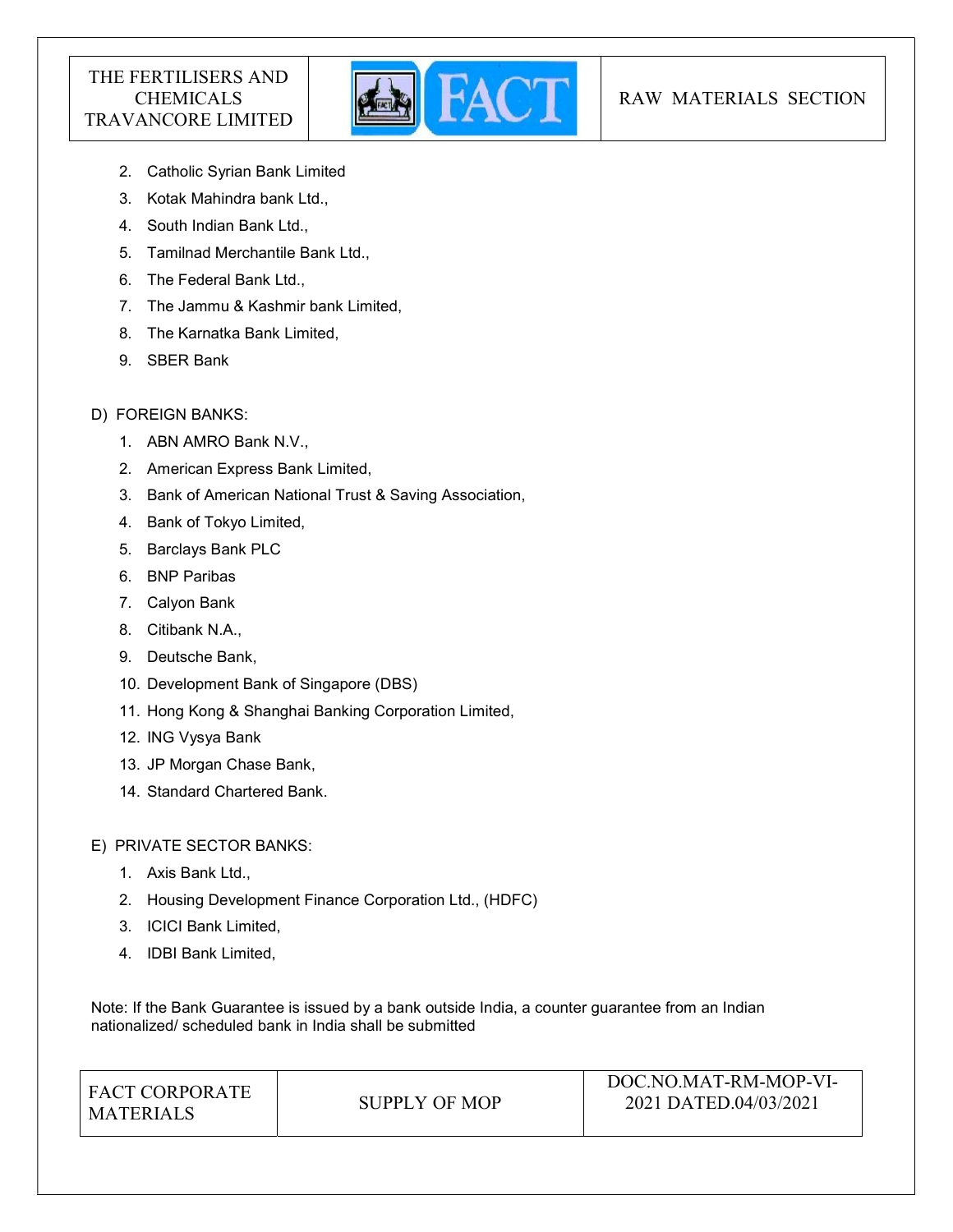

#### Annexure – M

# PROFORMA OF BANK GUARANTEE IN LIEU OF SECURITY DEPOSIT (PERFORMANCE GUARANTEE BOND)

# (To be obtained from a Nationalized / Scheduled Bank on Stamp Paper of Rs. 500/-).

The Fertilisers and Chemicals Travancore Limited, Udyogamandal P.O. Cochin - 683 501

WHEREAS FACT - Head Office, a Division of Fertilisers and Chemicals Travancore Limited, Udyogamandal P.O. Kerala (hereinafter called referred to as the Company) has placed a Purchase Order No...................dated...........with M/s...................... .......................... hereinafter called the supplier) for the supply of ........................... and whereas it is one of the conditions of the said purchase order that the Supplier shall either remit a sum of USD..............(US Dollars..................................only) or furnish a Bank Guarantee for USD............. (US Dollars ...............................only)as security deposit for the due fulfillment of the said purchase order by the said Supplier.

In consideration of the Company having agreed to accept a Bank Guarantee from us towards such security deposit in lieu of the cash deposit in accordance with the terms and conditions of the above purchase order, we.................. the Bank (hereinafter referred to as the Bank) do hereby undertake to pay the Company merely on demand any sum or sums from time to time demanded by the Company up to a maximum of USD...... (US Dollars............. only) being the amount of the security deposit against any loss or damage caused to or suffered by or would be caused to or suffered by the Company by reason of any breach by the said Supplier of any of the terms and conditions contained in the said purchase order.

We, the said Bank, do hereby undertake to pay the amount so demanded by the Company without any demur merely on a demand from the Company stating that the amount claimed is due by way of loss or damage caused to or suffered or would be caused to or suffered by the Company by reason of breach by the said Supplier of any of the terms and conditions contained in the said contract. Any such demand made on the Bank shall be conclusive as regards the amount due and payable by the Bank under this guarantee.

We undertake to pay to the Company any money so demanded notwithstanding any dispute or disputes raised by the said Supplier in any suit or proceeding pending before any court or Tribunal relating thereto our liability under this being absolute and unequivocal.

The payment so made by us under this Guarantee shall be a valid discharge of our liability for payment thereunder and the said Supplier shall have no claim against us for making such payment.

We ............................... further agree that the quarantee herein contained shall remain in full force and effect during the period that would be taken for the performance of the said contract and that it shall continue to be enforceable till all the dues of the Company under or by virtue of the said contract have been fully paid and its claim satisfied or discharged or till the Company certifies that the terms and conditions of the said contract have been fully and properly carried out by the said Supplier and accordingly discharges this guarantee.

| <b>FACT CORPORATE</b><br><b>MATERIALS</b> | SUPPLY OF MOP | DOC.NO.MAT-RM-MOP-VI-<br>2021 DATED.04/03/2021 |
|-------------------------------------------|---------------|------------------------------------------------|
|                                           |               |                                                |